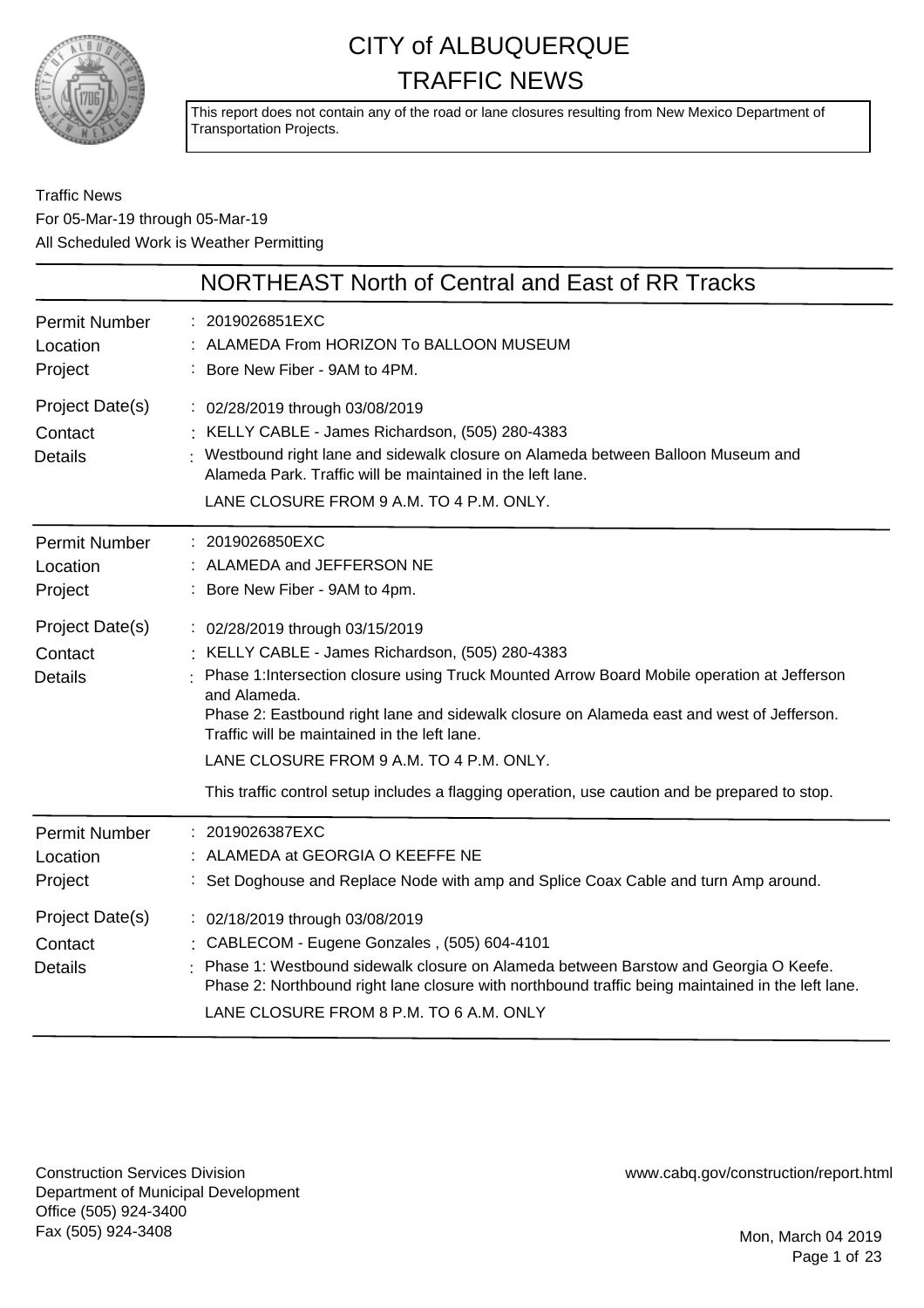

This report does not contain any of the road or lane closures resulting from New Mexico Department of Transportation Projects.

Traffic News For 05-Mar-19 through 05-Mar-19 All Scheduled Work is Weather Permitting

|                                              | NORTHEAST North of Central and East of RR Tracks                                                                                                                                                                                                                                                                                                                                                                                                           |
|----------------------------------------------|------------------------------------------------------------------------------------------------------------------------------------------------------------------------------------------------------------------------------------------------------------------------------------------------------------------------------------------------------------------------------------------------------------------------------------------------------------|
| <b>Permit Number</b><br>Location<br>Project  | : 2019026852EXC<br>: BARSTOW From PASEO DEL NORTE To WILSHIRE<br>: BORE PLACEMENT OF HDPE PIPE.                                                                                                                                                                                                                                                                                                                                                            |
| Project Date(s)<br>Contact<br><b>Details</b> | : 02/28/2019 through 03/13/2019<br>: VOLT INC- Danny Padilla, (505) 573-4954<br>: Phase 1: Northbound right lane, bike lane and sidewalk closure on Barstow between Paseo Del<br>Norte and Wilshire. Traffic will be maintained in the left lane.<br>Phase 2: Westbound parking lane and sidewalk closure on Wilshire between Barstow and<br>Wyoming.<br>Work Zone length not to exceed 1600' increment.<br>LANE CLOSURE FROM 9 A.M. TO 4 P.M. ONLY.       |
| <b>Permit Number</b><br>Location<br>Project  | : 2019026877SU<br>BRENTWOOD HILLS From OTHELLO To CHELWOOD PARK<br>Replace 2 manholes rings and covers pour concrete collars.                                                                                                                                                                                                                                                                                                                              |
| Project Date(s)<br>Contact<br><b>Details</b> | : 02/26/2019 through 03/05/2019<br>: ABCWUA- Felimon Martinez, (505) 977-1265<br>Closure at the intersection for Brentwood Hills and MacBeth Ct. and Brentwood Hills and<br>Cleopatra.<br>Both closures have a football setup on Brentwood Hills with traffic being maintained on outside<br>lanes.<br>LANE CLOSURE FROM 9:00 AM to 4:00 PM ONLY<br>Emergency utility work. Various lanes closed and potential sidewalk closures. Seek alternate<br>route. |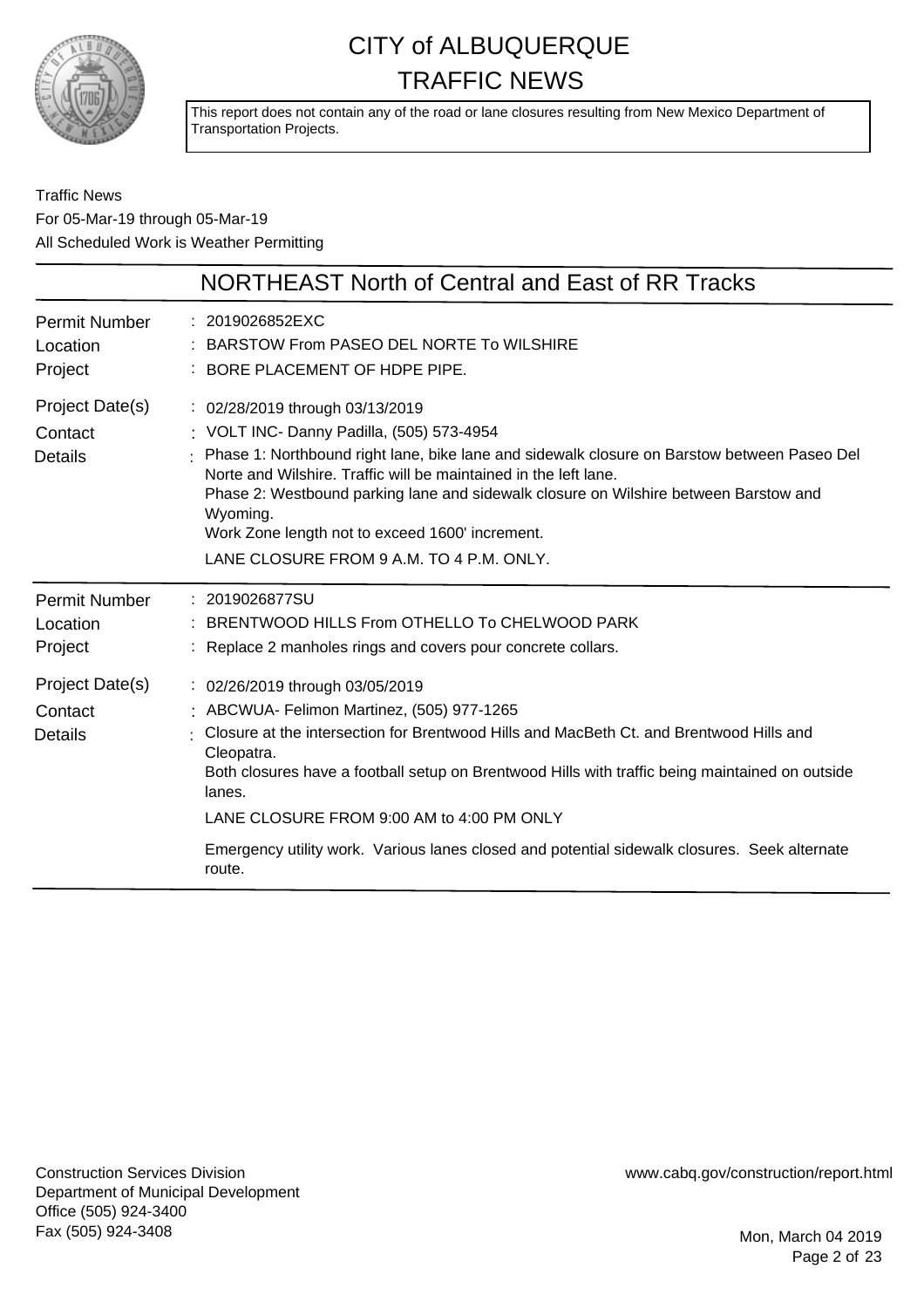

This report does not contain any of the road or lane closures resulting from New Mexico Department of Transportation Projects.

Traffic News For 05-Mar-19 through 05-Mar-19 All Scheduled Work is Weather Permitting

|                                              | NORTHEAST North of Central and East of RR Tracks                                                                                                                                                                                                                                                                                                                                                                                                                       |
|----------------------------------------------|------------------------------------------------------------------------------------------------------------------------------------------------------------------------------------------------------------------------------------------------------------------------------------------------------------------------------------------------------------------------------------------------------------------------------------------------------------------------|
| <b>Permit Number</b><br>Location<br>Project  | : 2019026828EXC<br>: CAMPUS From MONTE VISTA To VASSAR<br><b>Directional Bore</b>                                                                                                                                                                                                                                                                                                                                                                                      |
| Project Date(s)<br>Contact<br><b>Details</b> | : 02/25/2019 through 03/08/2019<br>: ADB COMPANIES - Bryce Basista, (314) 562-3579<br>: Phase I: Westbound partial thru lane, bike lane, and sidewalk closure on Campus Blvd between<br>Monte Vista Blvd and Vassar Dr.<br>Phase II: Northbound parking lane and sidewalk closure on Vassar Dr. between Campus Blvd<br>and Lomas Blvd.<br>Phase III: Eastbound right lane and sidewalk closure on Lomas Blvd at Vassar Dr.<br>LANE CLOSURE FROM 7 A.M. to 10 P.M. ONLY |
| <b>Permit Number</b><br>Location<br>Project  | : 2019026968EXC<br>: 4316 CARLISLE BLVD NE<br>: Maintenance in NMGC vaults.                                                                                                                                                                                                                                                                                                                                                                                            |
| Project Date(s)<br>Contact<br><b>Details</b> | : 03/05/2019 through 03/05/2019<br>NM GAS - Leo Sanchez, (505) 259-8559<br>: Northbound right lane and sidewalk closure on Carlisle between Hendrix and Montgomery.<br>Traffic will be maintained in the center and left lanes.<br>LANE CLOSURE FROM 9 A.M. TO 4 P.M. ONLY.                                                                                                                                                                                            |
| <b>Permit Number</b><br>Location<br>Project  | : 2019026260EXC<br>: 4301 CENTRAL AVE NE<br>: Stucco on Building.                                                                                                                                                                                                                                                                                                                                                                                                      |
| Project Date(s)<br>Contact<br><b>Details</b> | : 01/21/2019 through 05/01/2019<br>: HB CONSTRUCTION- Jared Tabbert, (505) 205-6778<br>Eastbound sidewalk closure on Copper between Graceland and Washington.<br>Construction permitted between 6AM and 10PM. Closures are continuous until construction is<br>complete                                                                                                                                                                                                |

Construction Services Division Department of Municipal Development Office (505) 924-3400 Fax (505) 924-3408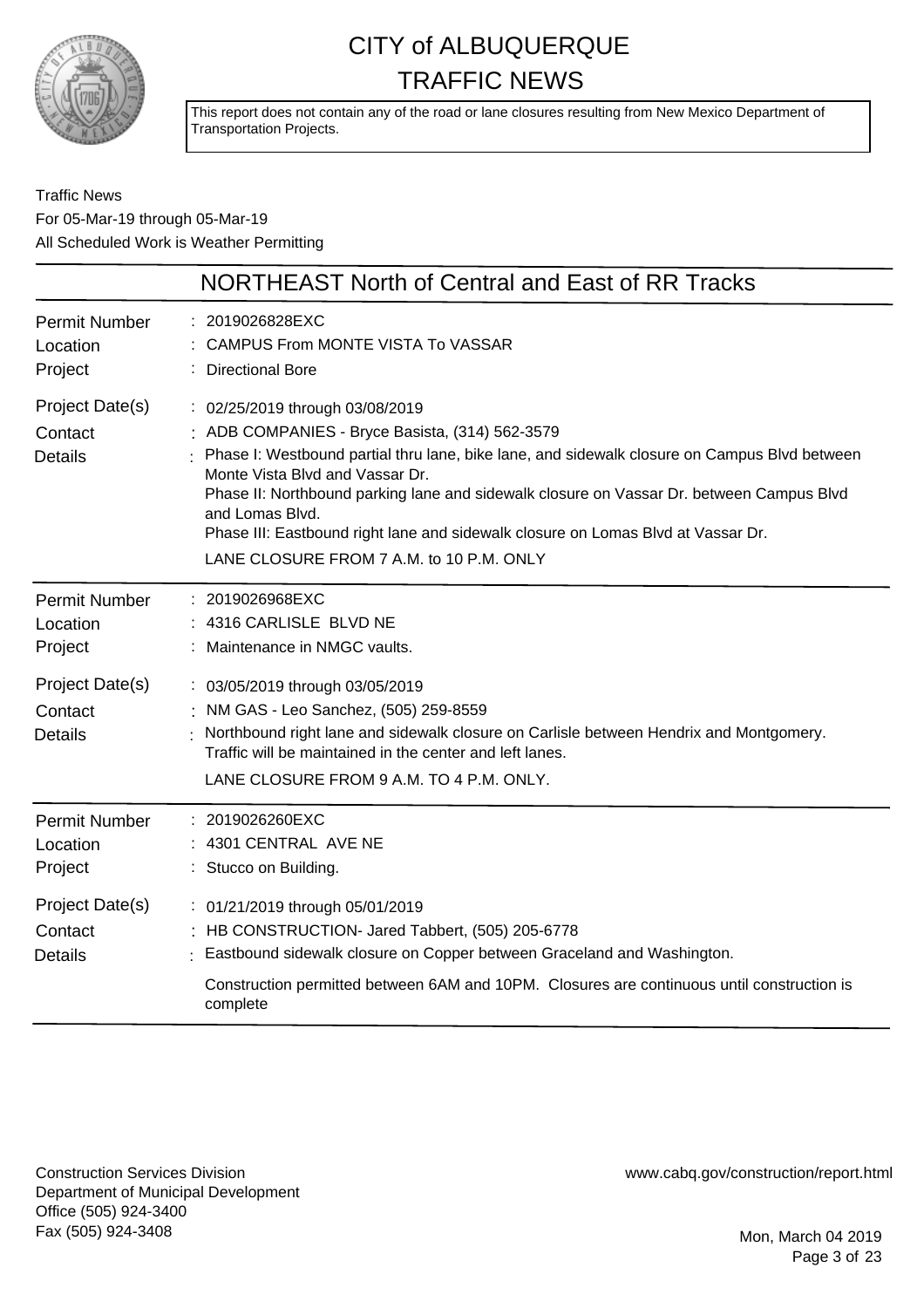

This report does not contain any of the road or lane closures resulting from New Mexico Department of Transportation Projects.

#### Traffic News For 05-Mar-19 through 05-Mar-19 All Scheduled Work is Weather Permitting

|                                              | NORTHEAST North of Central and East of RR Tracks                                                                                                                                                                                                                                                                                                                            |
|----------------------------------------------|-----------------------------------------------------------------------------------------------------------------------------------------------------------------------------------------------------------------------------------------------------------------------------------------------------------------------------------------------------------------------------|
| <b>Permit Number</b><br>Location<br>Project  | : 2019026833EXC<br>13031 CENTRAL NE<br>: Bore New Fiber to Address - 9AM to 4PM.                                                                                                                                                                                                                                                                                            |
| Project Date(s)<br>Contact<br><b>Details</b> | : 02/27/2019 through 03/12/2019<br>: KELLY CABLE - James Richardson, (505) 280-4383<br>Westbound right lane and sidewalk closure on Central west of Tramway. Traffic will be<br>maintained in the center and left lanes.<br>LANE CLOSURE FROM 9 A.M. TO 4 P.M. ONLY.                                                                                                        |
| <b>Permit Number</b><br>Location<br>Project  | : 2019026978EXC<br><b>COMANCHE From MOSSMAN To COMANCHE</b><br>: EMERGENCY Main Leak.                                                                                                                                                                                                                                                                                       |
| Project Date(s)<br>Contact<br><b>Details</b> | : 02/26/2019 through 03/05/2019<br>: ABCWUA - Ron Vigil, (505) 289-3583<br>: Westbound left lane closures on Comanche at its intersection with Mossman.<br>Construction permitted between 6AM and 10PM. Closures are continuous until construction is<br>complete<br>Emergency utility work. Various lanes closed and potential sidewalk closures. Seek alternate<br>route. |
| <b>Permit Number</b><br>Location<br>Project  | : 2019026687EXC<br>: COPPER From OAK To COPPER<br>: Gas main replacement.                                                                                                                                                                                                                                                                                                   |
| Project Date(s)<br>Contact<br><b>Details</b> | : 02/18/2019 through 03/08/2019<br>: DUB-L-EE - Joseph Montoya, (505) 918-0041<br>Northbound right lane closure on Oak at its intersection with Copper.<br>Total closure of Copper at its intersection with Oak.<br>LANE CLOSURE FROM 9 A.M. TO 4 P.M. ONLY.                                                                                                                |
|                                              | Construction permitted between 6AM and 10PM. Closures are continuous until construction is<br>complete<br>Follow detour                                                                                                                                                                                                                                                     |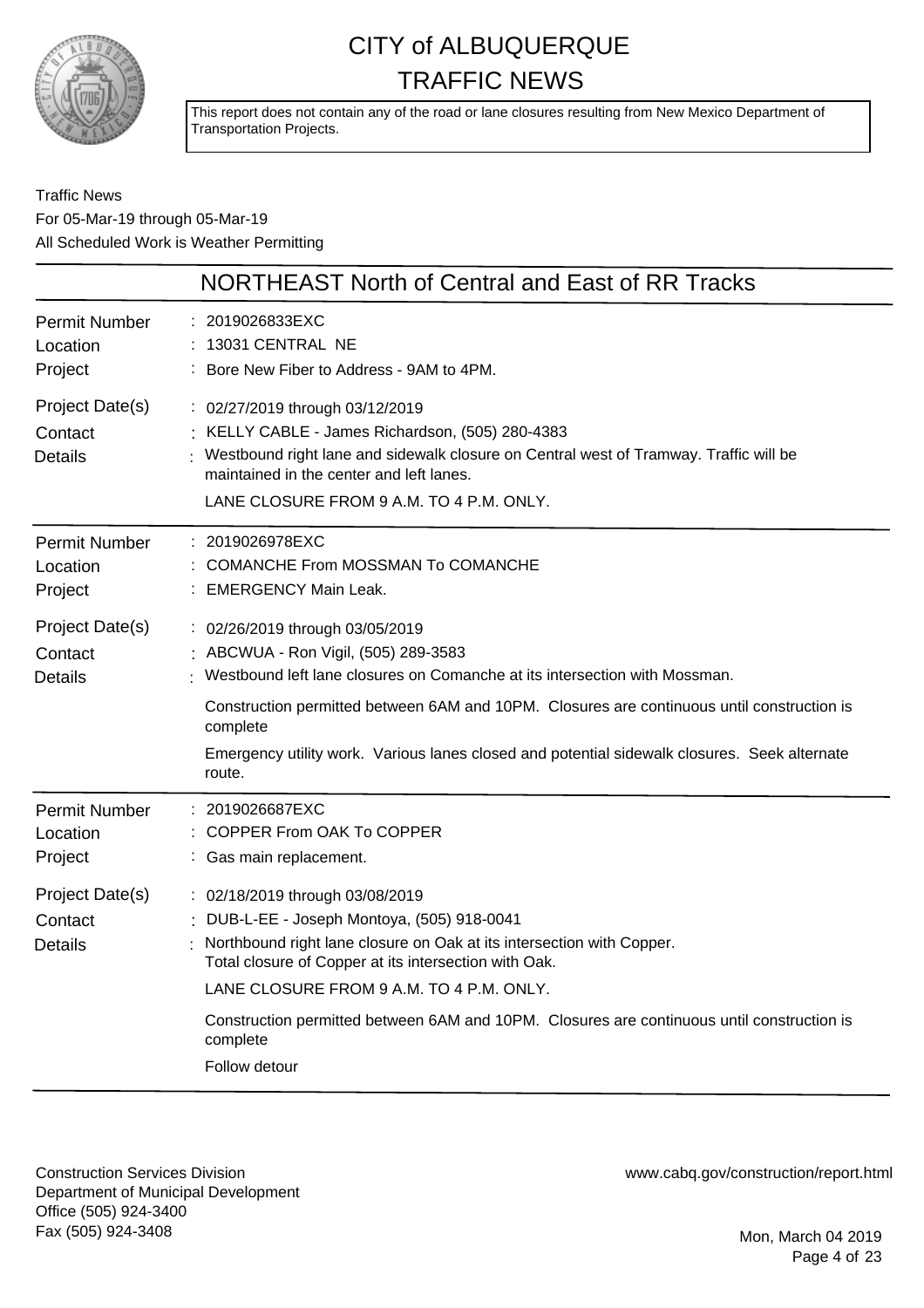

This report does not contain any of the road or lane closures resulting from New Mexico Department of Transportation Projects.

Traffic News For 05-Mar-19 through 05-Mar-19 All Scheduled Work is Weather Permitting

|                                              | NORTHEAST North of Central and East of RR Tracks                                                                                                                                                                                                                                                                                                                                                                                              |
|----------------------------------------------|-----------------------------------------------------------------------------------------------------------------------------------------------------------------------------------------------------------------------------------------------------------------------------------------------------------------------------------------------------------------------------------------------------------------------------------------------|
| <b>Permit Number</b><br>Location<br>Project  | : 2018025665EXC<br><b>CUTLER From MORNINGSIDE NE</b><br>Sewer Line and Manhole Installation.                                                                                                                                                                                                                                                                                                                                                  |
| Project Date(s)<br>Contact<br><b>Details</b> | : 12/17/2018 through 03/22/2019<br>: RMCI - Oswaldo Marin, (505) 345-0008<br>Phase 1: Total eastbound closure on Cutler west of Morningside. Two way traffic will be<br>maintained by flagging operation.<br>Phase 2: Total eastbound closure on Cutler west of Morningside. Follow Detour.<br>Phase 3: Total westbound closure on Cutler west of Morningside. Follow Detour.<br>LANE CLOSURE FROM 9 A.M. TO 4 P.M. ONLY.<br>Follow detour    |
| <b>Permit Number</b><br>Location<br>Project  | : 2019026901EXC<br><b>EDITH From FRUIT To EDITH</b><br>: Manhole replacement.                                                                                                                                                                                                                                                                                                                                                                 |
| Project Date(s)<br>Contact<br><b>Details</b> | : 02/27/2019 through 03/08/2019<br>: TLC - Angie Gibson, (505) 761-5546                                                                                                                                                                                                                                                                                                                                                                       |
| <b>Permit Number</b><br>Location<br>Project  | : 2019026871EXC<br><b>EUBANK From PITT To EUBANK</b><br>: Bore for new PNM power to replace faulted cable.                                                                                                                                                                                                                                                                                                                                    |
| Project Date(s)<br>Contact<br><b>Details</b> | : 02/26/2019 through 03/06/2019<br>KELLY CABLE - David Sanchez, (505) 239-7626<br>Phase 1: Southbound right lane and sidewalk closure on Eubank from Pitt to Weimer. Traffic will<br>be maintained in the center and left lane.<br>Phase 2: Eastbound right lane and sidewalk closure on Pitt between Eubank and Mary Ellen.<br>Phase 3: Westbound parking lane closure on Weimer west of Eubank.<br>LANE CLOSURE FROM 9 A.M. TO 4 P.M. ONLY. |
|                                              |                                                                                                                                                                                                                                                                                                                                                                                                                                               |

Construction Services Division Department of Municipal Development Office (505) 924-3400 Fax (505) 924-3408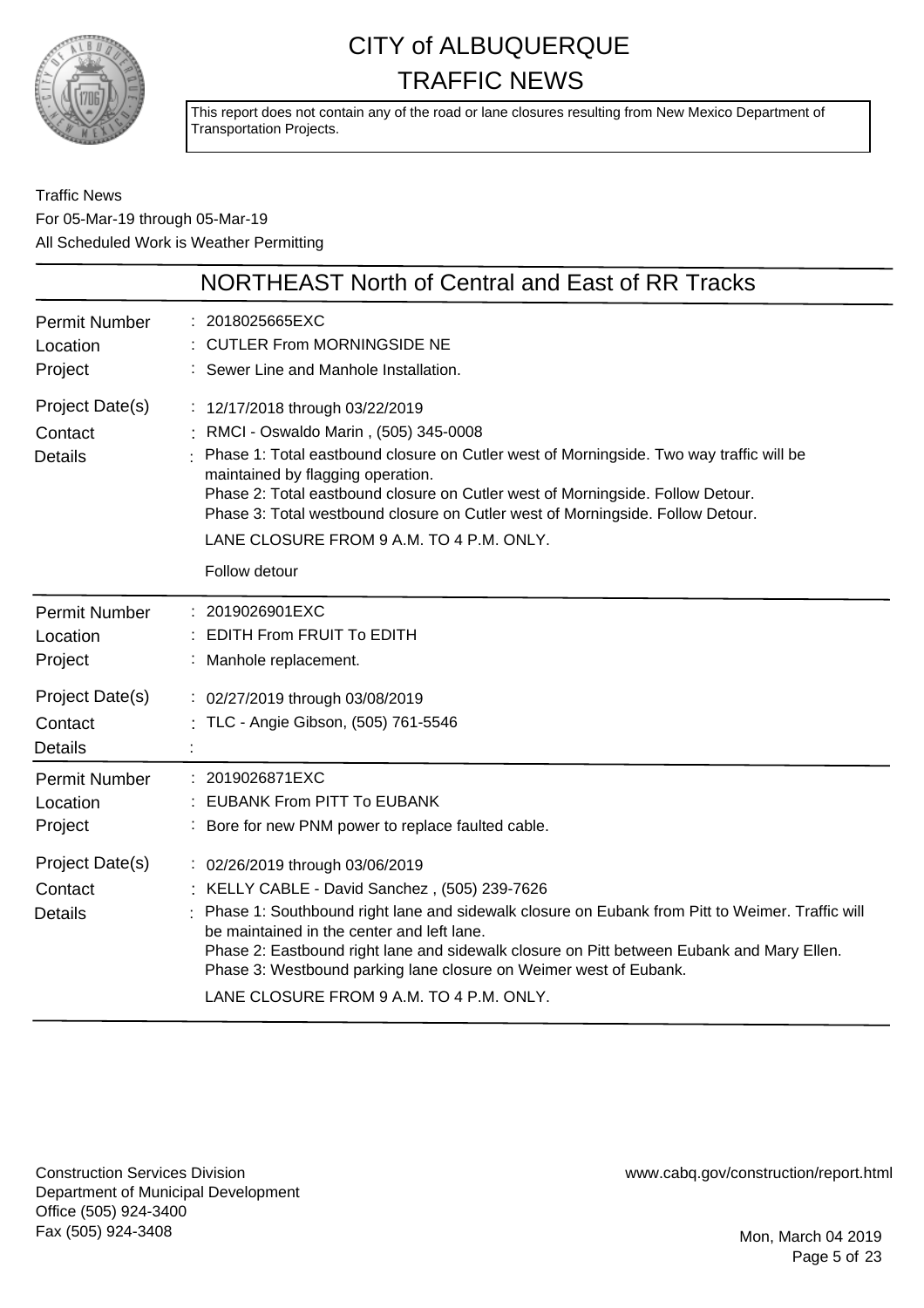

This report does not contain any of the road or lane closures resulting from New Mexico Department of Transportation Projects.

#### Traffic News For 05-Mar-19 through 05-Mar-19 All Scheduled Work is Weather Permitting

|                                                                                             | NORTHEAST North of Central and East of RR Tracks                                                                                                                                                                                                                                                                                       |
|---------------------------------------------------------------------------------------------|----------------------------------------------------------------------------------------------------------------------------------------------------------------------------------------------------------------------------------------------------------------------------------------------------------------------------------------|
| Permit Number<br>Location<br>Project                                                        | : 2019026911EXC<br>: 9300 HOLLY AVE NE<br>: PARKING ON SOUTH DIRT SHOULDER.                                                                                                                                                                                                                                                            |
| Project Date(s)<br>Contact<br><b>Details</b>                                                | : 02/28/2019 through 03/08/2019<br>: NM GAS - Steve Baca, (505) 401-7540<br>: Eastbound shoulder closure on Holly between Copperleaf and Grapeview.<br>LANE CLOSURE FROM 9 A.M. TO 4 P.M. ONLY.                                                                                                                                        |
| Permit Number<br>Location<br>Project                                                        | : 2019026962EXC<br>4001 INDIAN SCHOOL NE<br>: Bore New Fiber to Address.                                                                                                                                                                                                                                                               |
| Project Date(s)<br>Contact<br><b>Details</b>                                                | : 03/04/2019 through 03/08/2019<br>: KELLY CABLE - James Richardson, (505) 280-4383<br>: Westbound right lane, bike lane and sidewalk closure on Indian School at its intersection with<br>Morningside. Traffic will be maintained in the left lane.<br>LANE CLOSURE FROM 9 A.M. TO 4 P.M. ONLY.                                       |
| <b>Permit Number</b><br>Location<br>Project                                                 | : 2019026909EXC<br>: 4801 INDIAN SCHOOL RD NE<br>: Installation of 10" Fire Line along Indian School.                                                                                                                                                                                                                                  |
| Project Date(s)<br>Contact<br><b>Details</b>                                                | : 02/28/2019 through 03/15/2019<br>: GANDYDANCER-Tania Saucedo, (505) 873-2222<br>Westbound right lane, bike lane and sidewalk closure on Indian School between Quincy and<br>Washington. Traffic will be maintained in the left lane.<br>LANE CLOSURE FROM 9 A.M. TO 4 P.M. ONLY.                                                     |
| <b>Permit Number</b><br>Location<br>Project<br>Project Date(s)<br>Contact<br><b>Details</b> | : 2019026876EXC<br>: INTERSECTION OF INDIAN SCHOOL and ESPANOLA NE<br>: ABCWUA - WTRLN - WO # 409087 - INDIAN SCHOOL RD NE / ESPANOLA ST NE - VALVE<br>COLLAR SAW CUT / BREAK OUT.<br>: 02/20/2019 through 03/06/2019<br>: ABCWUA - Ron Vigil, (505) 289-3583<br>: Westbound left turn lane closure on Indian School east of Espanola. |
|                                                                                             | LANE CLOSURE FROM 9 A.M. TO 4 P.M. ONLY.                                                                                                                                                                                                                                                                                               |

Construction Services Division Department of Municipal Development Office (505) 924-3400 Fax (505) 924-3408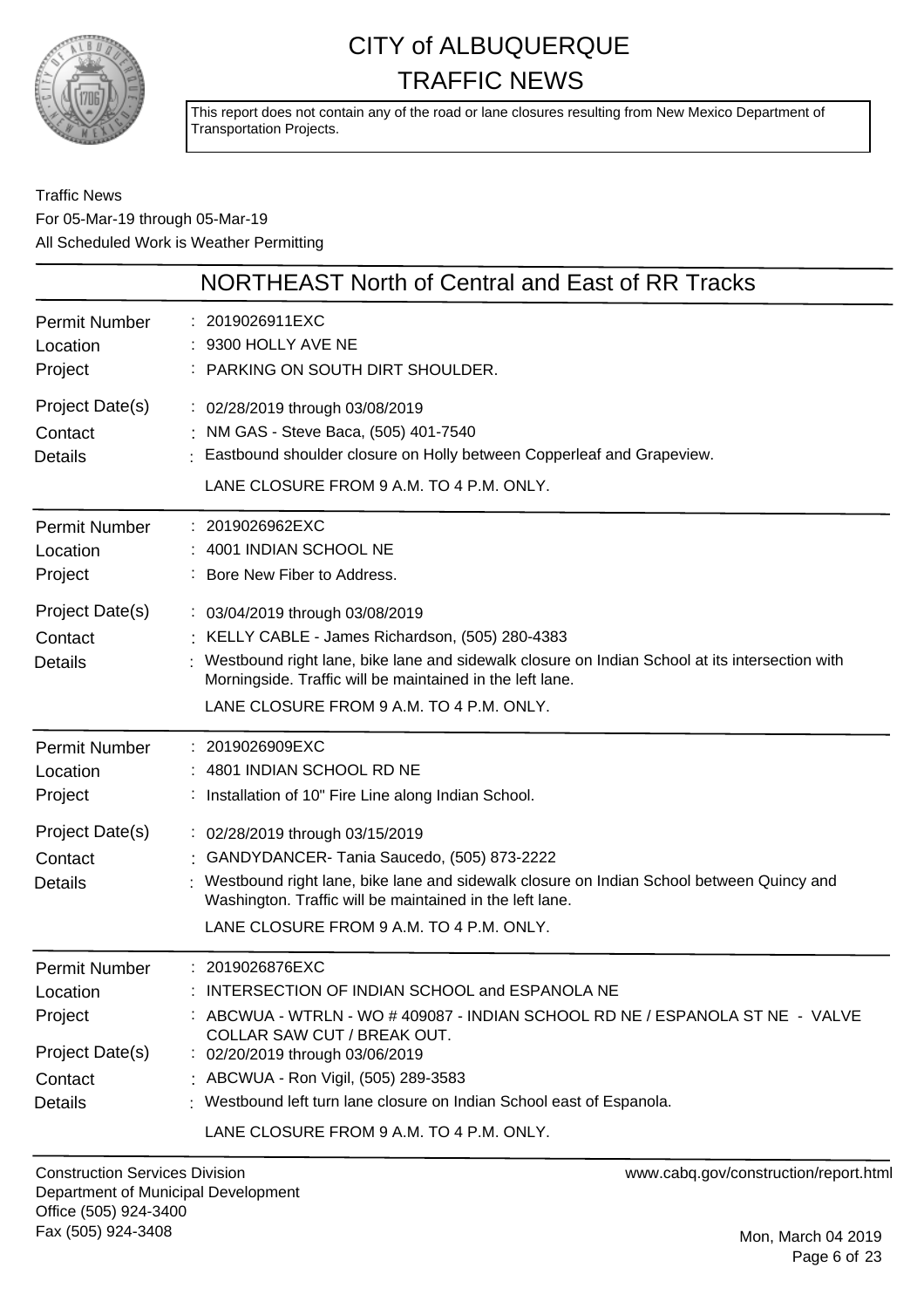

This report does not contain any of the road or lane closures resulting from New Mexico Department of Transportation Projects.

Traffic News For 05-Mar-19 through 05-Mar-19 All Scheduled Work is Weather Permitting

|                                              | NORTHEAST North of Central and East of RR Tracks                                                                                                                                                                                                                                                                                                                                                                                                                                                                                            |
|----------------------------------------------|---------------------------------------------------------------------------------------------------------------------------------------------------------------------------------------------------------------------------------------------------------------------------------------------------------------------------------------------------------------------------------------------------------------------------------------------------------------------------------------------------------------------------------------------|
| <b>Permit Number</b><br>Location<br>Project  | 2019026714EXC<br>JEFFERSON and SUN NE<br>Boring under Jefferson to Journal Paper Building.                                                                                                                                                                                                                                                                                                                                                                                                                                                  |
| Project Date(s)<br>Contact<br><b>Details</b> | : 02/20/2019 through 03/08/2019<br>: KELLY CABLE- Perri Sanchez, (505) 343-1144<br>Phase 1: Southbound right lane and sidewalk closure on Jefferson north of Sun.<br>Phase 2: Northbound right lane and sidewalk closure on Jefferson north of Sun.<br>Closure on both sides of Jefferson will not be simultaneous.<br>Phase 3: Westbound lane and sidewalk closure on Sun west of Jefferson.<br>LANE CLOSURE FROM 9 A.M. TO 4 P.M. ONLY.<br>This traffic control setup includes a flagging operation, use caution and be prepared to stop. |
| <b>Permit Number</b><br>Location<br>Project  | : 2019026118EXC<br>JUAN TABO From SPAIN To EUBANK<br>: Excavation.                                                                                                                                                                                                                                                                                                                                                                                                                                                                          |
| Project Date(s)<br>Contact<br><b>Details</b> | : 02/11/2019 through 03/08/2019<br>LAN-TEL COMMUNICATION SERVICES - Tony Guinn, (816) 206-2910<br>Northbound right lane and sidewalk closure on Juan Tabo between Spain and Eubank.<br>Work zone shall be in the increments of maximum 1600'.<br>LANE CLOSURE FROM 9 A.M. TO 4 P.M. ONLY.                                                                                                                                                                                                                                                   |
| <b>Permit Number</b><br>Location<br>Project  | 2019026848EXC<br>700 JUAN TABO NE<br>Bore New Fiber to Address - 9AM to 4PM.                                                                                                                                                                                                                                                                                                                                                                                                                                                                |
| Project Date(s)<br>Contact<br><b>Details</b> | : 02/28/2019 through 03/08/2019<br>: KELLY CABLE - James Richardson, (505) 280-4383<br>Westbound right lane and sidewalk closure on Copper between Duchess and Paisano. Traffic<br>will be maintained in the center two way left turn lane.<br>LANE CLOSURE FROM 9 A.M. TO 4 P.M. ONLY.                                                                                                                                                                                                                                                     |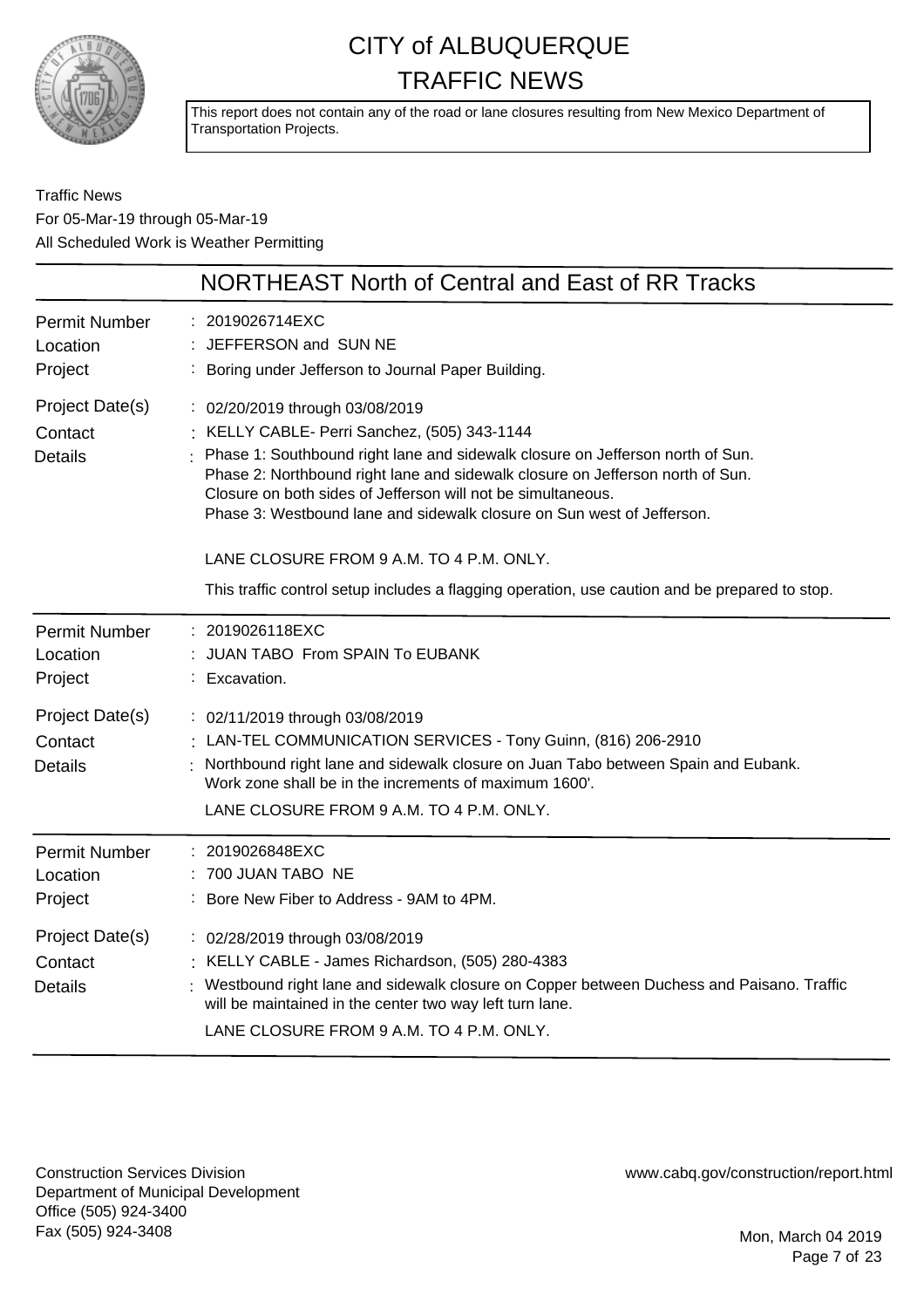

This report does not contain any of the road or lane closures resulting from New Mexico Department of Transportation Projects.

Traffic News For 05-Mar-19 through 05-Mar-19 All Scheduled Work is Weather Permitting

|                                              | NORTHEAST North of Central and East of RR Tracks                                                                                                                                                                                                                                                            |
|----------------------------------------------|-------------------------------------------------------------------------------------------------------------------------------------------------------------------------------------------------------------------------------------------------------------------------------------------------------------|
| <b>Permit Number</b><br>Location<br>Project  | : 2019026964EXC<br>JUAN TABO at LOMAS NE<br>Directional Bore to Install New CATV.                                                                                                                                                                                                                           |
| Project Date(s)<br>Contact<br><b>Details</b> | : 03/04/2019 through 03/06/2019<br>M3 COMMUNICATIONS LLC - Roberto Magana, (505) 977-2205<br>Southbound right lane and sidewalk closure on Juan Tabo south of Menaul. Traffic will be<br>maintained in the center and left lanes.<br>LANE CLOSURE FROM 9 A.M. TO 4 P.M. ONLY.                               |
| <b>Permit Number</b><br>Location<br>Project  | : 2019026954EXC<br>: JUAN TABO From MARQUETTE To COCHITI<br>: Milling 2in out then paving back 2in                                                                                                                                                                                                          |
| Project Date(s)<br>Contact<br><b>Details</b> | : 02/27/2019 through 03/06/2019<br>: ALB. ASPHALT- Mitch Rendance, (505) 831-7311<br>Northbound and Southbound center lane and left lane closure on Juan Tabo between<br>Marquette and Cochti. Traffic will be maintained in the right lane in both directions.<br>LANE CLOSURE FROM 9 A.M. TO 4 P.M. ONLY. |
| <b>Permit Number</b><br>Location<br>Project  | : 2019026794EXC<br>LOMAS From MANZANO To MADEIRA<br>: Aerial Fiber Construction                                                                                                                                                                                                                             |
| Project Date(s)<br>Contact<br><b>Details</b> | : 02/22/2019 through 03/25/2019<br>: ADB COMPANIES - Bryce Basista, (314) 562-3579<br>Westbound mobile shadow truck operation on Lomas Blvd between Maderia Dr. and Manzano<br>St.<br>LANE CLOSURE FROM 7 A.M. to 10 P.M. ONLY                                                                              |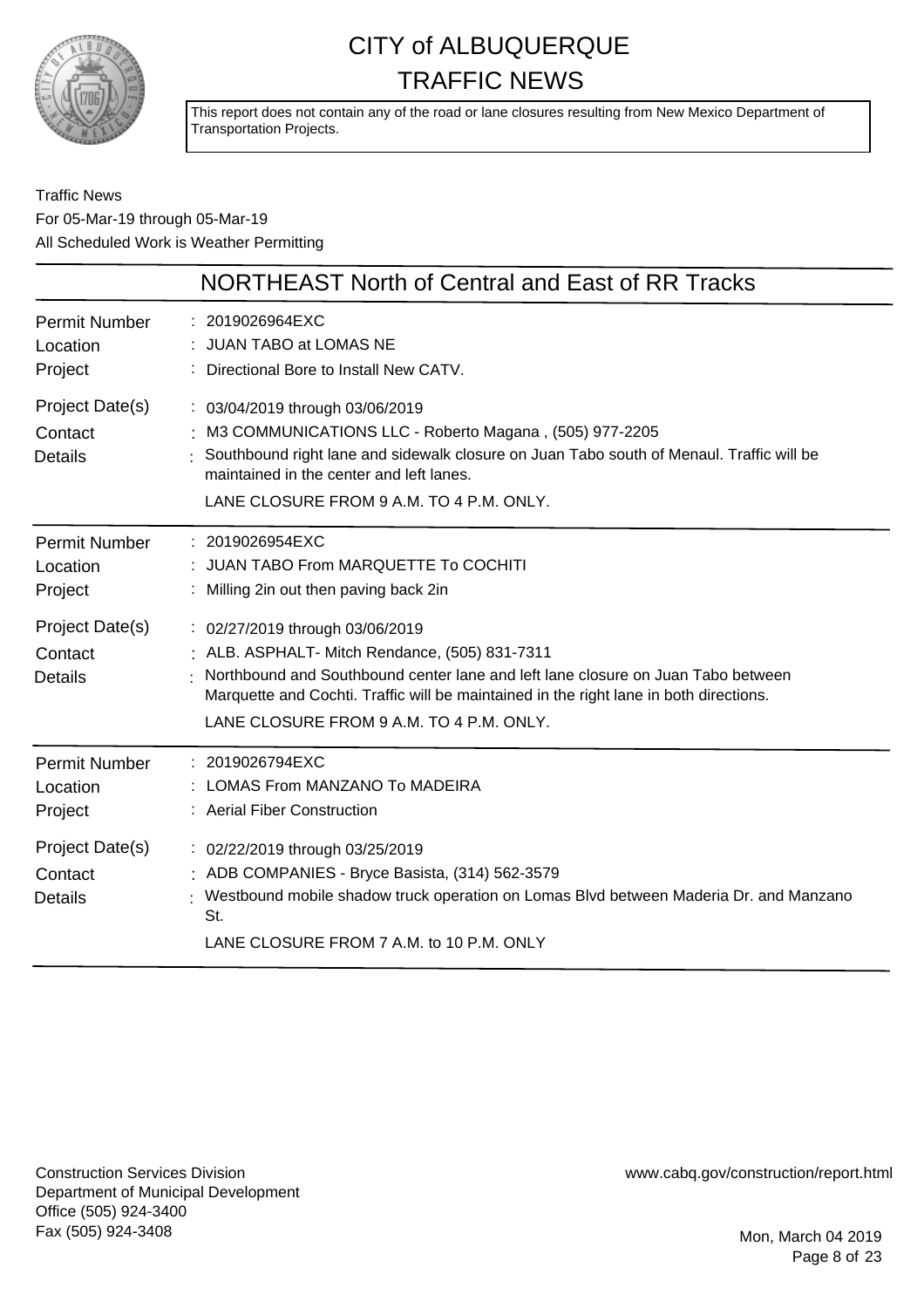

This report does not contain any of the road or lane closures resulting from New Mexico Department of Transportation Projects.

#### Traffic News For 05-Mar-19 through 05-Mar-19 All Scheduled Work is Weather Permitting

|                                              | NORTHEAST North of Central and East of RR Tracks                                                                                                                                                                                                                                                                                                                               |
|----------------------------------------------|--------------------------------------------------------------------------------------------------------------------------------------------------------------------------------------------------------------------------------------------------------------------------------------------------------------------------------------------------------------------------------|
| <b>Permit Number</b><br>Location<br>Project  | : 2019026747EXC<br>MONTGOMERY at WYOMING NE<br>: Bore New Fiber to Address - 9AM to 4PM                                                                                                                                                                                                                                                                                        |
| Project Date(s)<br>Contact<br><b>Details</b> | : 02/28/2019 through 03/08/2019<br>: KELLY CABLE - James Richardson, (505) 280-4383<br>: Eastbound right lane and sidewalk closure on Montgomery between Wyoming and La Barranca.<br>Traffic will be maintained in the center and left lane.<br>LANE CLOSURE FROM 9 A.M. TO 4 P.M. ONLY.                                                                                       |
| <b>Permit Number</b><br>Location<br>Project  | : 2019026795EXC<br>MONTGOMERY From JUAN TABO To TRAMWAY<br>: Aerial Fiber Construction                                                                                                                                                                                                                                                                                         |
| Project Date(s)<br>Contact<br><b>Details</b> | : 02/22/2019 through 03/25/2019<br>: ADB COMPANIES - Bryce Basista, (314) 562-3579<br>: Phase I: Eastbound mobile shadow truck operation on Montgomery Blvd between Juan Tabo<br>Blvd and Tramway Blvd.<br>Phase II: Northbound mobile shadow truck operation on Juan Tabo Blvd between Montgomery<br>Blvd and Lagrima Del Oro Rd.<br>LANE CLOSURE FROM 7 A.M. to 10 P.M. ONLY |
| <b>Permit Number</b><br>Location<br>Project  | : 2019027002EXC<br>MOON and NORTHEASTERN NE<br>: Milling down humps.                                                                                                                                                                                                                                                                                                           |
| Project Date(s)<br>Contact<br><b>Details</b> | : 03/05/2019 through 03/05/2019<br>: COA- Joseph Olona, (505) 883-5114<br>Northbound total closure with northbound traffic will be maintained in the southbound left lane.<br>CONSTRUCTION PERMITTED BETWEEN 7 A.M. AND 7 P.M. ONLY                                                                                                                                            |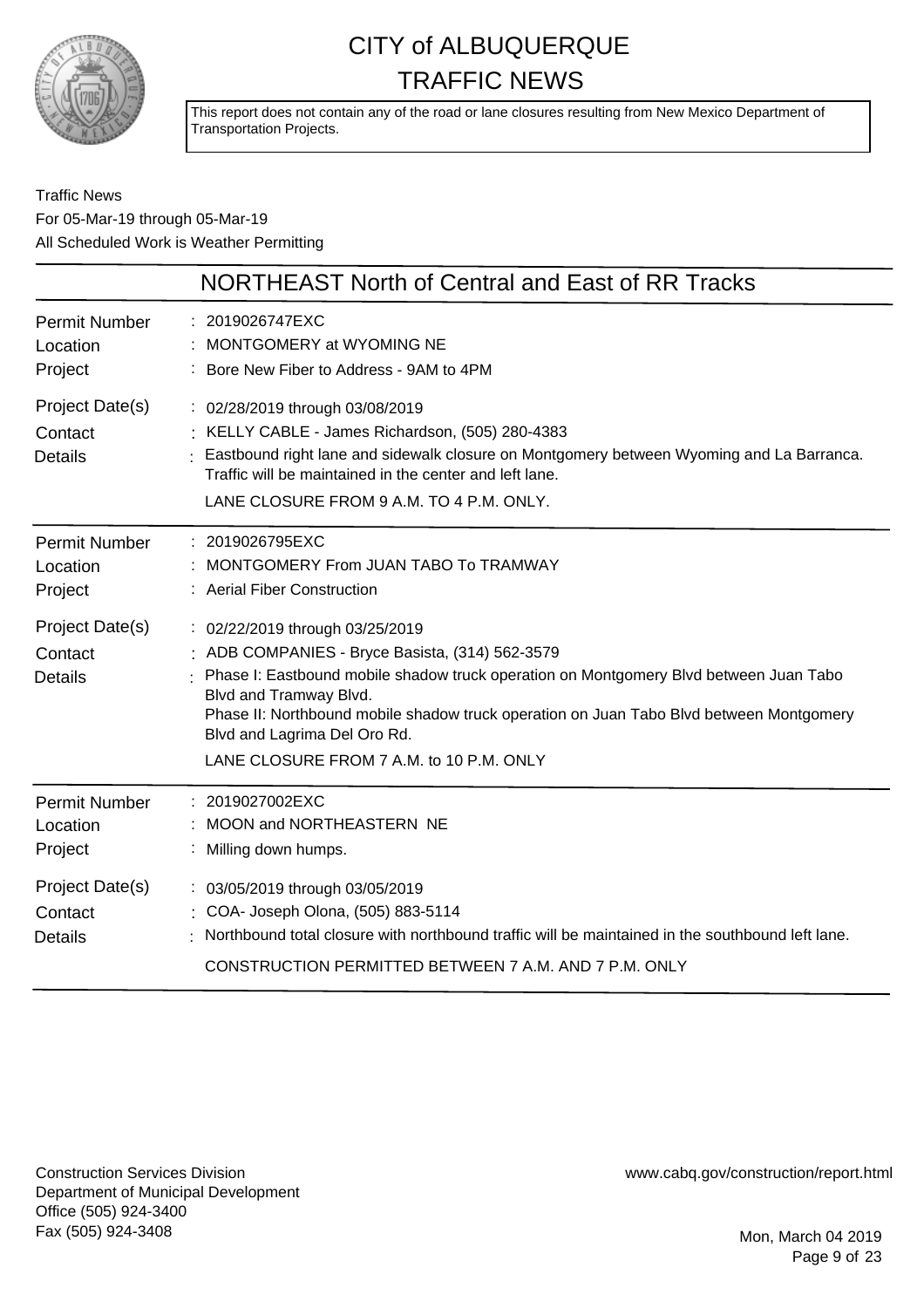

This report does not contain any of the road or lane closures resulting from New Mexico Department of Transportation Projects.

Traffic News For 05-Mar-19 through 05-Mar-19 All Scheduled Work is Weather Permitting

|                                              | NORTHEAST North of Central and East of RR Tracks                                                                                                                                                                                                                                                                                                                                                                                                                                                                                                       |
|----------------------------------------------|--------------------------------------------------------------------------------------------------------------------------------------------------------------------------------------------------------------------------------------------------------------------------------------------------------------------------------------------------------------------------------------------------------------------------------------------------------------------------------------------------------------------------------------------------------|
| <b>Permit Number</b><br>Location<br>Project  | : 2019026907EXC<br>PALOMAS at SAN PEDRO NE<br>: Broken Sidewalk - WORK ON PALOMAS.                                                                                                                                                                                                                                                                                                                                                                                                                                                                     |
| Project Date(s)<br>Contact<br><b>Details</b> | : 02/25/2019 through 03/08/2019<br>FRANKLIN'S- Howard Ross, (505) 884-6947<br>Westbound sidewalk closure on Palomas east of San Pedro.<br>Northbound sidewalk closure on San Pedro north of Palomas.<br>Construction permitted between 6AM and 10PM. Closures are continuous until construction is<br>complete                                                                                                                                                                                                                                         |
| <b>Permit Number</b><br>Location<br>Project  | : 2018024120EXC<br>SAN MATEO From MCLEOD To OSUNA<br>: Street Light Pole Replacement for COA                                                                                                                                                                                                                                                                                                                                                                                                                                                           |
| Project Date(s)<br>Contact<br><b>Details</b> | : 09/26/2018 through 10/17/2019<br>: BIXBY- Chris Perez, (505) 366-4660<br>Mobile street light operation on San Mateo between McLeod and Osuna.<br>LANE CLOSURE FROM 9 A.M. TO 4 P.M. ONLY.                                                                                                                                                                                                                                                                                                                                                            |
| <b>Permit Number</b><br>Location<br>Project  | : 2019026946EXC<br>SAN MATEO and ALAMEDA NE<br>: Bore New Fiber - 9AM to 4PM                                                                                                                                                                                                                                                                                                                                                                                                                                                                           |
| Project Date(s)<br>Contact<br><b>Details</b> | : 03/04/2019 through 03/15/2019<br>: KELLY CABLE - James Richardson, (505) 280-4383<br>Phase 1:Eastbound right lane and sidewalk closure on Alameda east of San Mateo. Traffic will<br>be maintained in the left lane.<br>Phase 2: Northbound right lane and sidewalk closure on San Mateo between Alameda and<br>Oakland. Traffic will be maintained in the left lane.<br>Phase 3: Intersection closure on Alameda and San Mateo using Truck Mounted Arrow Board<br>Mobile operation to maintain Traffic.<br>LANE CLOSURE FROM 9 A.M. TO 4 P.M. ONLY. |

Construction Services Division Department of Municipal Development Office (505) 924-3400 Fax (505) 924-3408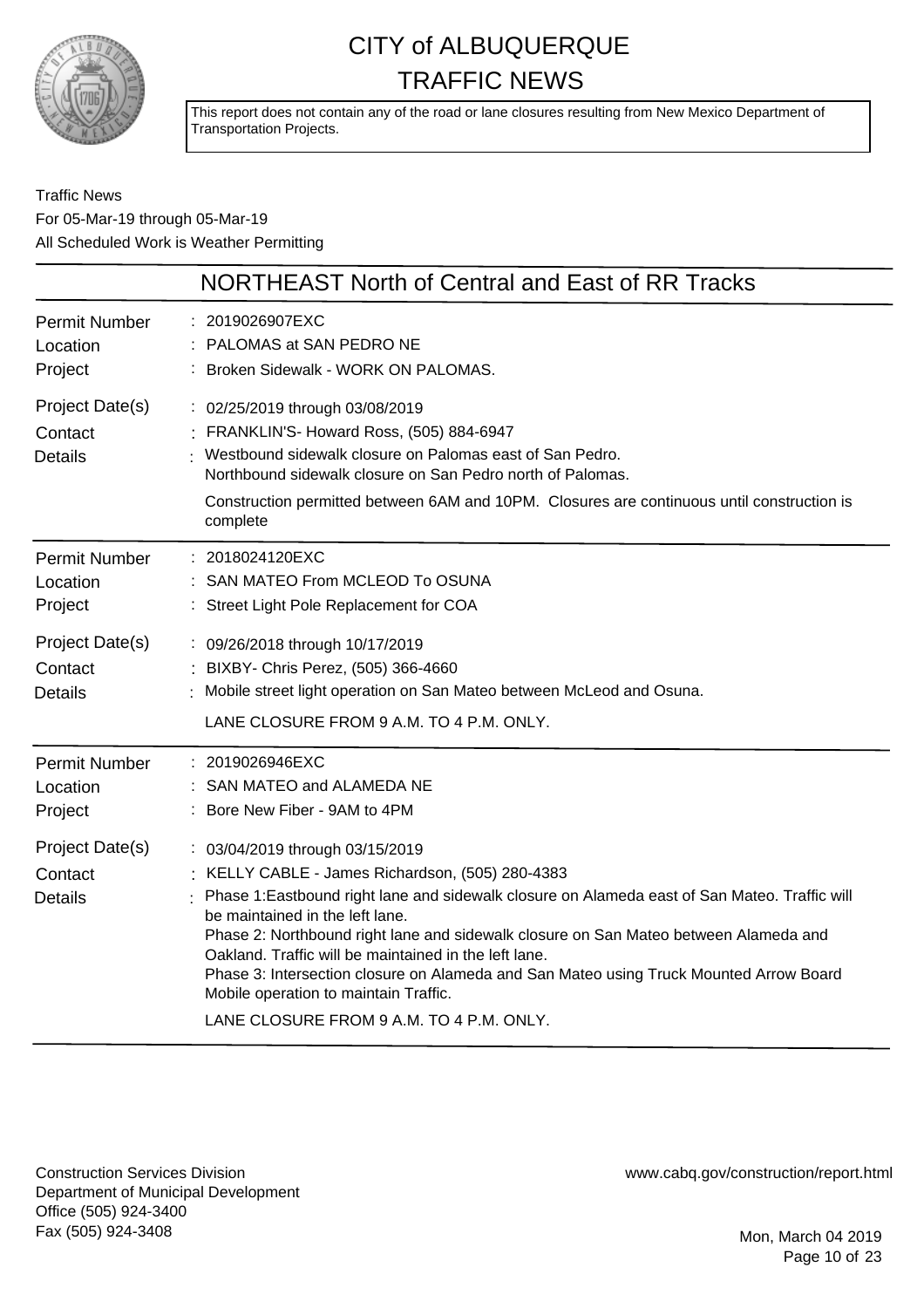

This report does not contain any of the road or lane closures resulting from New Mexico Department of Transportation Projects.

Traffic News For 05-Mar-19 through 05-Mar-19 All Scheduled Work is Weather Permitting

|                                                                                             | <b>NORTHEAST North of Central and East of RR Tracks</b>                                                                                                                                                                                                                                                                                                           |
|---------------------------------------------------------------------------------------------|-------------------------------------------------------------------------------------------------------------------------------------------------------------------------------------------------------------------------------------------------------------------------------------------------------------------------------------------------------------------|
| <b>Permit Number</b><br>Location<br>Project                                                 | : 2019026958EXC<br>SAN MATEO From OSUNA To ACADEMY<br>Place New Conduit and Fiber.                                                                                                                                                                                                                                                                                |
| Project Date(s)<br>Contact<br><b>Details</b>                                                | : 03/04/2019 through 03/15/2019<br>KELLY CABLE - David Sanchez, (505) 239-7626<br>Northbound right lane and sidewalk closure on San Mateo between Osuna and north of<br>Academy.<br>Traffic will be maintained in the center and left lanes.<br>Northbound two left turn lane clsoures on San Mateo south of Academy.<br>LANE CLOSURE FROM 9 A.M. TO 4 P.M. ONLY. |
| <b>Permit Number</b><br>Location<br>Project<br>Project Date(s)<br>Contact<br>Details        | : 2019026874EXC<br>: SAN MATEO From INDIAN SCHOOL To LOMAS<br>: REMOVE SIDWALKS AND CURBS AT VARIOUS<br>INTERSECTIONS TO INSTALL NEW ADA RAMPS.<br>: 03/01/2019 through 03/25/2019<br>: STAR PAVING - David Espinosa, (505) 280-0438                                                                                                                              |
| <b>Permit Number</b><br>Location<br>Project<br>Project Date(s)<br>Contact<br><b>Details</b> | : 2019026961EXC<br>7901 SAN PEDRO NE<br>: Bore New Fiber to Address.<br>: 03/04/2019 through 03/08/2019<br>: KELLY CABLE - James Richardson, (505) 280-4383<br>Southbound right lane and sidewalk closure on San Pedro south of Palomas. Traffic will be<br>maintained in the left lane.<br>LANE CLOSURE FROM 9 A.M. TO 4 P.M. ONLY.                              |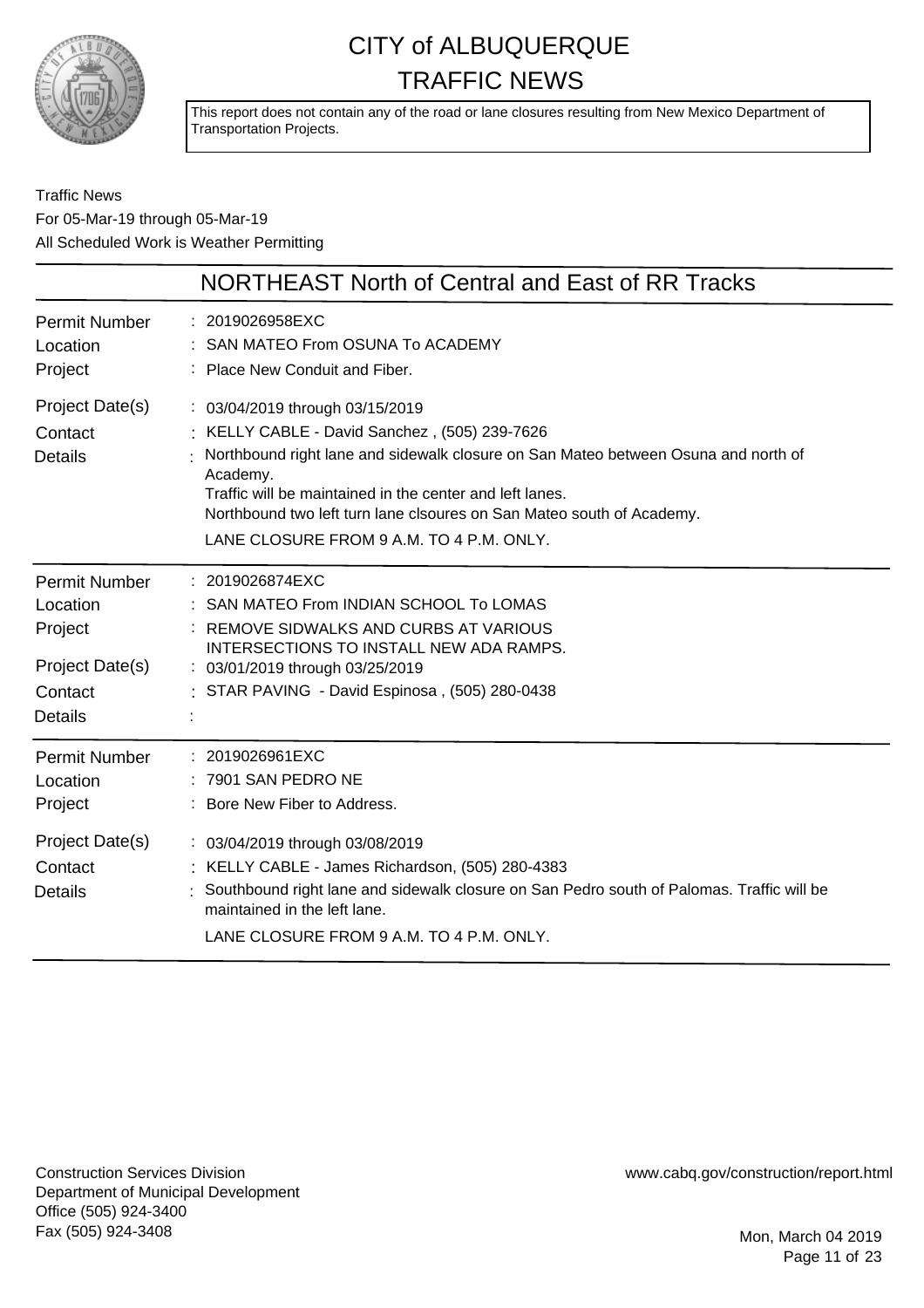

This report does not contain any of the road or lane closures resulting from New Mexico Department of Transportation Projects.

#### Traffic News For 05-Mar-19 through 05-Mar-19 All Scheduled Work is Weather Permitting

|                                              | NORTHEAST North of Central and East of RR Tracks                                                                                                                                                                                                         |
|----------------------------------------------|----------------------------------------------------------------------------------------------------------------------------------------------------------------------------------------------------------------------------------------------------------|
| <b>Permit Number</b><br>Location<br>Project  | : 2019026923EXC<br>UPTOWN at AMERICAS NE<br>: Trench on nw corner Uptown And Americas.                                                                                                                                                                   |
| Project Date(s)<br>Contact<br><b>Details</b> | : 03/04/2019 through 03/06/2019<br>: HIGH 5 NETWORKS - Edgar Mendez, (505) 804-1415<br>Westbound right lane and sidewalk closure on Uptown east of Americas.<br>Traffic will be maintained in the left lane.<br>LANE CLOSURE FROM 9 A.M. TO 4 P.M. ONLY. |
| Permit Number<br>Location<br>Project         | : 2019026844EXC<br>: VENTURA From SHAY To VENTURA<br>: Sidewalk repair.                                                                                                                                                                                  |
| Project Date(s)<br>Contact<br><b>Details</b> | : 02/28/2019 through 03/06/2019<br>: TLC - Angie Gibson, (505) 761-5546<br>Northbound right lane and sidewalk closure on Ventura south of Shay. Traffic will be maintained<br>in the left lane.<br>LANE CLOSURE FROM 9 A.M. TO 4 P.M. ONLY.              |
| <b>Permit Number</b><br>Location<br>Project  | : 2019026791EXC<br>: 5111 WILSHIRE AVE NE<br>: bore new fiber to address.                                                                                                                                                                                |
| Project Date(s)<br>Contact<br><b>Details</b> | : 02/25/2019 through 03/08/2019<br>: KELLY CABLE - James Richardson, (505) 280-4383<br>: Westbound parking lane and sidewalk closure on Wilshire at its intersection with Stream.<br>LANE CLOSURE FROM 9 A.M. TO 4 P.M. ONLY.                            |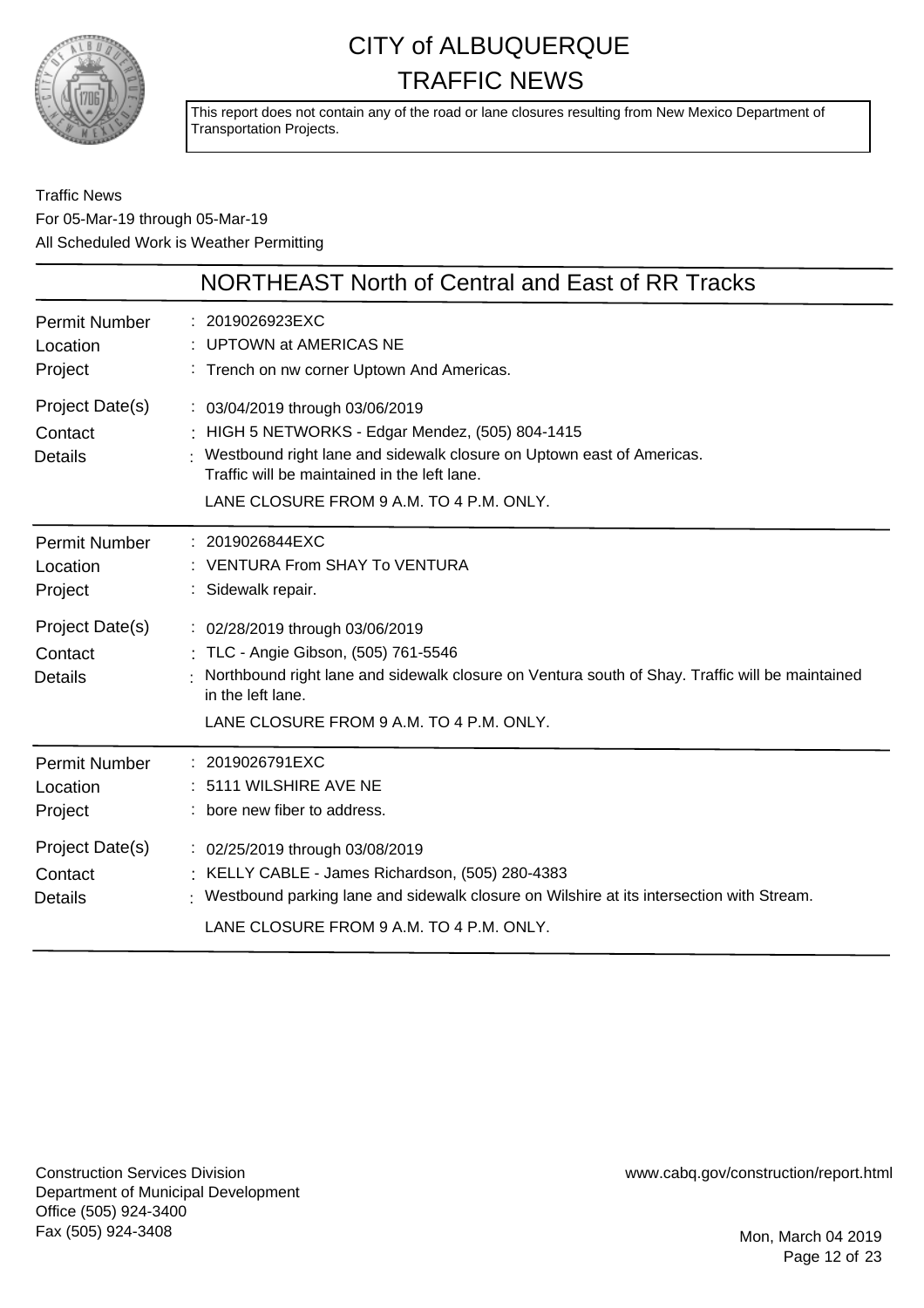

This report does not contain any of the road or lane closures resulting from New Mexico Department of Transportation Projects.

Traffic News For 05-Mar-19 through 05-Mar-19 All Scheduled Work is Weather Permitting

|                                              | NORTHWEST North of Central and West of RR Tracks                                                                                                                                                                                                                                                                                                                                                                                                                                                                                                     |
|----------------------------------------------|------------------------------------------------------------------------------------------------------------------------------------------------------------------------------------------------------------------------------------------------------------------------------------------------------------------------------------------------------------------------------------------------------------------------------------------------------------------------------------------------------------------------------------------------------|
| Permit Number<br>Location<br>Project         | : 2019026906EXC<br>: 2ND at SAN LORENZO NW<br>: Sewer Line Replacement.                                                                                                                                                                                                                                                                                                                                                                                                                                                                              |
| Project Date(s)<br>Contact<br><b>Details</b> | : 03/05/2019 through 03/05/2019<br>: TLC- Kate Mowrer, (505) 761-5510<br>Northbound total closure on 2nd St. north of San Lornzo. Traffic will be maintained in the<br>southbound left lane.<br>LANE CLOSURE FROM 9 A.M. TO 4 P.M. ONLY.                                                                                                                                                                                                                                                                                                             |
| Permit Number<br>Location<br>Project         | : 2019026975EXC<br>4TH and MOUNTAIN TO GRIEGOS<br>: Hang Aerial Fiber - No Excavation                                                                                                                                                                                                                                                                                                                                                                                                                                                                |
| Project Date(s)<br>Contact<br><b>Details</b> | : 03/04/2019 through 04/12/2019<br>: LIGHT CONNECTIONS - Steve Litle, (303) 809-7696<br>Truck Mounted Arrow Board mobile closure on the following streets:<br>Eastbound lane and sidewalk closure on Mountain between 4th St. and 1st St.<br>Northbound lane and sidewalk closure on 4th St. between Mountain and Griegos.<br>Westbound lane and sidewalk closure on Griegos between Edith and 4th St.<br>LANE CLOSURE FROM 9 A.M. TO 4 P.M. ONLY.<br>This traffic control setup includes a flagging operation, use caution and be prepared to stop. |
| Permit Number<br>Location<br>Project         | : 2019027012EXC<br>: ARROYO VISTA From TIERRA PINTADA, LADERA To SHERWOOD<br>: Asphalt Punch List and Clean Up.                                                                                                                                                                                                                                                                                                                                                                                                                                      |
| Project Date(s)<br>Contact<br>Details        | : 03/04/2019 through 03/08/2019<br>: LAN-TEL COMMUNICATION SERVICES - Tony Guinn, (816) 206-2910<br>Truck Mounted Arrow Board Mobile lane closure on following locations:<br>Tierra Pintada between Storm Cloud to Arroyo Vista.<br>Arroyo Vista between Tierra Pintada and Ladera.<br>Ladera between Arroyo Vista and Laurelwood.<br>Laurelwood between Ladera and Sherwood.<br>Sherwood between Laurelwood and 72nd St.<br>LANE CLOSURE FROM 9 A.M. TO 4 P.M. ONLY.                                                                                |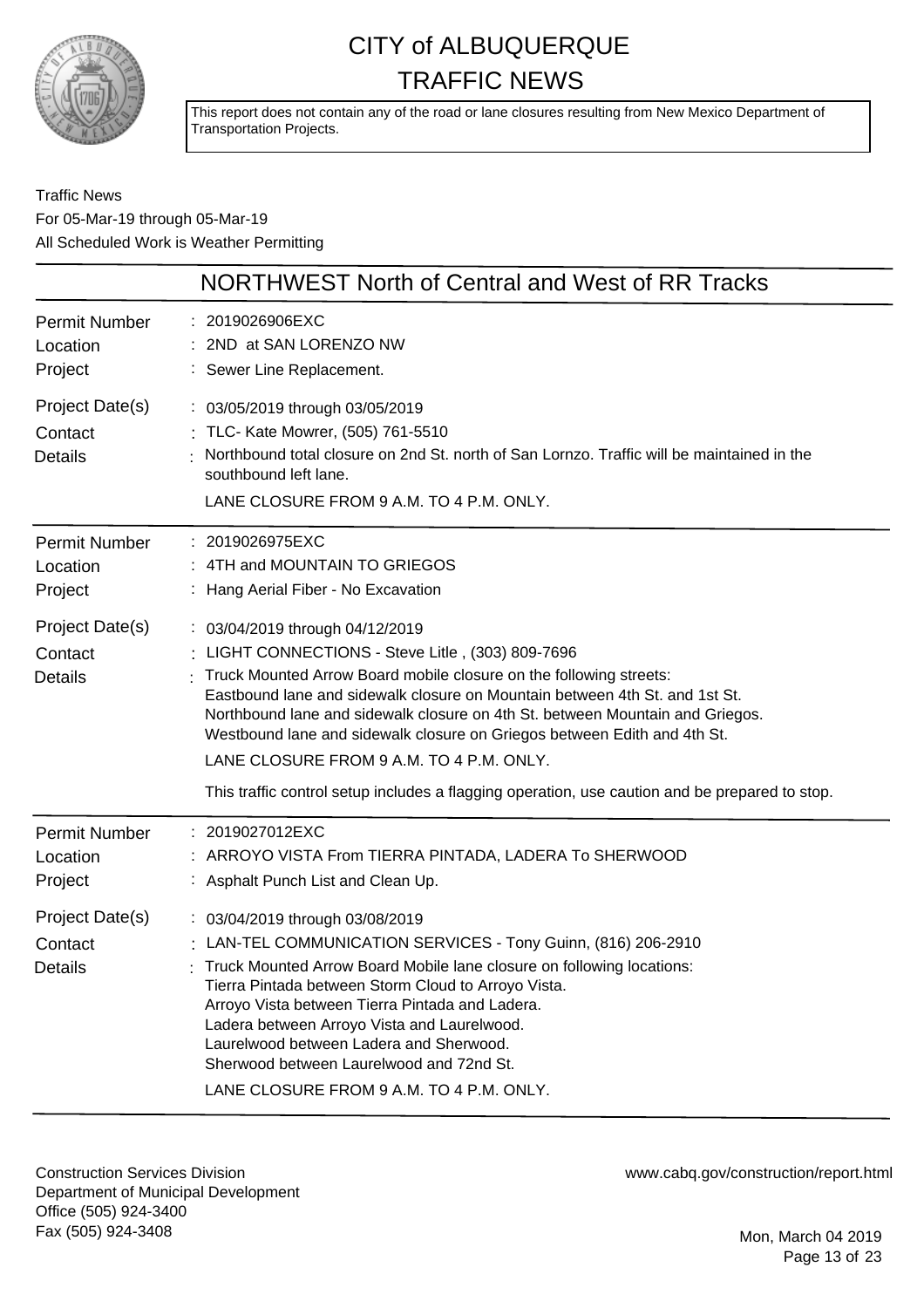

This report does not contain any of the road or lane closures resulting from New Mexico Department of Transportation Projects.

#### Traffic News For 05-Mar-19 through 05-Mar-19 All Scheduled Work is Weather Permitting

|                                              | NORTHWEST North of Central and West of RR Tracks                                                                                                                                                                                                                                                                                                                                                                                  |
|----------------------------------------------|-----------------------------------------------------------------------------------------------------------------------------------------------------------------------------------------------------------------------------------------------------------------------------------------------------------------------------------------------------------------------------------------------------------------------------------|
| <b>Permit Number</b><br>Location<br>Project  | : 2019027018EXC<br>DOUGLAS MACARTHUR From 4TH To DOUGLAS MACARTHUR ELEMENTARY SCHOOL<br>: Asphalt Punch List and Clean Up.                                                                                                                                                                                                                                                                                                        |
| Project Date(s)<br>Contact<br><b>Details</b> | : 03/04/2019 through 03/08/2019<br>: LAN-TEL COMMUNICATION SERVICES - Tony Guinn, (816) 206-2910<br>Westbound Truck Mounted Arrow Board mobile lane closure on Macarthur between 4th St. to<br>the west end at Cul de Sac.<br>LANE CLOSURE FROM 9 A.M. TO 4 P.M. ONLY.<br>Emergency utility work. Various lanes closed and potential sidewalk closures. Seek alternate<br>route.                                                  |
| <b>Permit Number</b><br>Location<br>Project  | : 2019027017EXC<br>: ELLISON From CIBOLA To COTTONWOOD<br>: Asphalt Punch List and Clean Up.                                                                                                                                                                                                                                                                                                                                      |
| Project Date(s)<br>Contact<br><b>Details</b> | : 03/04/2019 through 03/08/2019<br>LAN-TEL COMMUNICATION SERVICES - Tony Guinn, (816) 206-2910<br>Mobile lane and sidewalk closure using Truck Mounted Arrow Board on eastbound Ellison<br>between Cibola Loop and Cottonwood. Traffic will be maintained in the left lane.<br>LANE CLOSURE FROM 9 A.M. TO 4 P.M. ONLY.<br>Emergency utility work. Various lanes closed and potential sidewalk closures. Seek alternate<br>route. |
| <b>Permit Number</b><br>Location<br>Project  | : 2019026922EXC<br>: GOLF COURSE at PASEO DEL NORTE NW<br>: Directional Bore for Main Cable Lane.                                                                                                                                                                                                                                                                                                                                 |
| Project Date(s)<br>Contact<br>Details        | : 03/04/2019 through 03/08/2019<br>: HIGH 5 NETWORKS Miguel Holguin, (505) 934-2175<br>: Southbound right lane and sidewalk closure on Golf Course south of Paseo Del Norte.<br>Traffic will be maintained in the left lane.<br>Westbound outside left turn lane closure on Paso Del Norte east of Golf Course.<br>Traffic will be maintained in the inside left turning lane.<br>LANE CLOSURE FROM 9 A.M. TO 4 P.M. ONLY.        |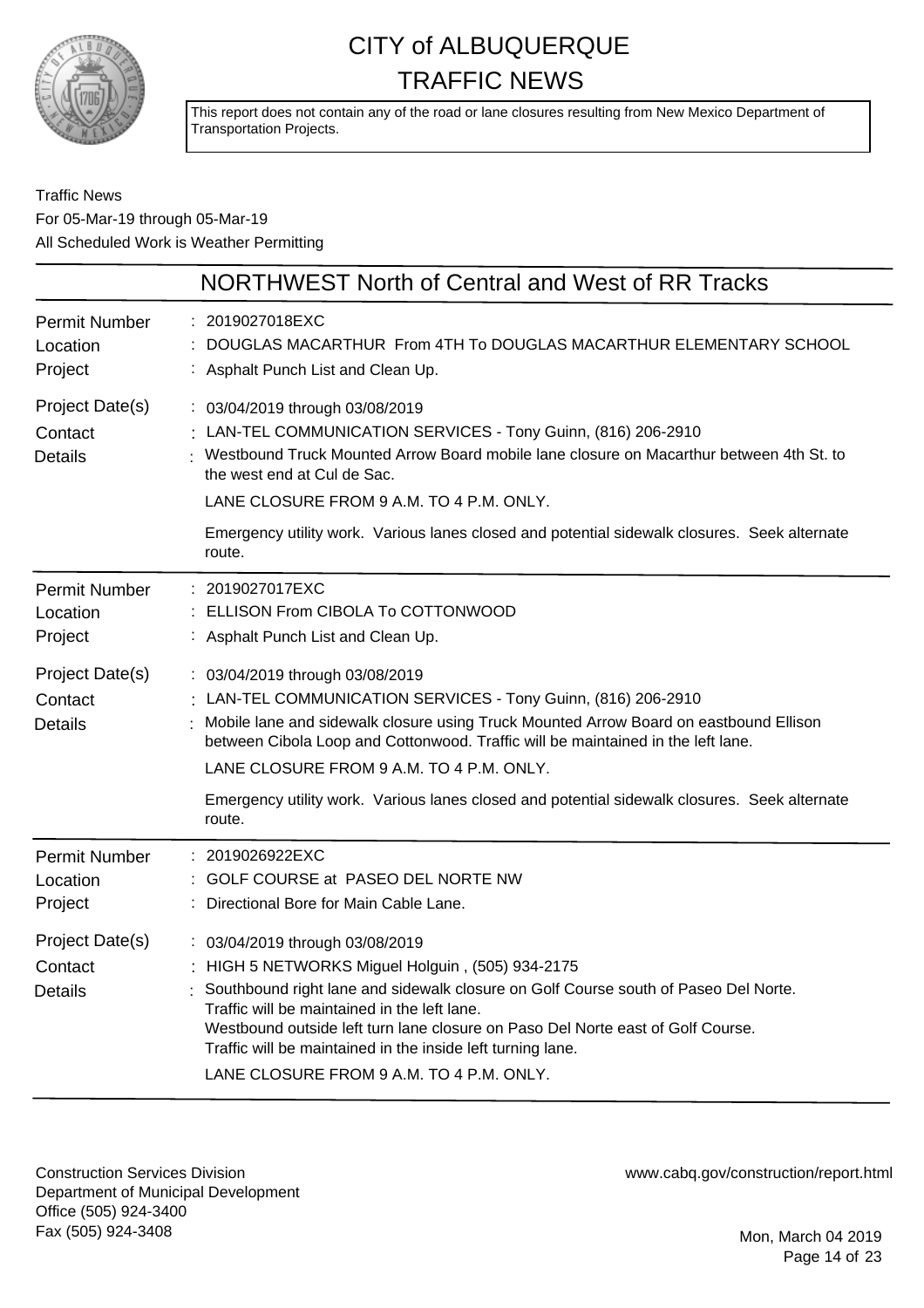

This report does not contain any of the road or lane closures resulting from New Mexico Department of Transportation Projects.

Traffic News For 05-Mar-19 through 05-Mar-19 All Scheduled Work is Weather Permitting

|                                              | NORTHWEST North of Central and West of RR Tracks                                                                                                                                                                                                                                                                                                                                                                                                                                                                                                 |
|----------------------------------------------|--------------------------------------------------------------------------------------------------------------------------------------------------------------------------------------------------------------------------------------------------------------------------------------------------------------------------------------------------------------------------------------------------------------------------------------------------------------------------------------------------------------------------------------------------|
| <b>Permit Number</b><br>Location<br>Project  | : 2019027015EXC<br>SAN IIDEFONSO TO KEEKING TO HOMESTEAD<br>: Asphalt Punch List and Clean Up                                                                                                                                                                                                                                                                                                                                                                                                                                                    |
| Project Date(s)<br>Contact<br><b>Details</b> | : 03/04/2019 through 03/08/2019<br>: LAN-TEL COMMUNICATION SERVICES - Tony Guinn, (816) 206-2910<br>Truck Mounted Arrow Board mobile lane closure at the following locations: Keeling between<br>San Ildefonso and Baer.<br>Baer between San Ildefonso and Mojave.<br>Mojave between Baer and Homestead.<br>Homestead between Mojave and Taylor Ranch.<br>Taylor Ranch between Homestead and Sooner.<br>LANE CLOSURE FROM 9 A.M. TO 4 P.M. ONLY.<br>Emergency utility work. Various lanes closed and potential sidewalk closures. Seek alternate |
|                                              | route.                                                                                                                                                                                                                                                                                                                                                                                                                                                                                                                                           |
| <b>Permit Number</b><br>Location<br>Project  | : 2019026447EXC<br>PARADISE From LA PAZ To UNIVERSE<br><b>Underground Communications Work</b>                                                                                                                                                                                                                                                                                                                                                                                                                                                    |
| Project Date(s)<br>Contact<br><b>Details</b> | : 01/31/2019 through 03/15/2019<br>: LAN-TEL COMMUNICATION SERVICES - Tony Guinn, (816) 206-2910<br>Westbound sidewalk closure on Paradise Blvd between Universe Blvd and La Paz Dr.<br>Construction permitted between 6AM and 10PM. Closures are continuous until construction is                                                                                                                                                                                                                                                               |
|                                              | complete                                                                                                                                                                                                                                                                                                                                                                                                                                                                                                                                         |
| <b>Permit Number</b><br>Location<br>Project  | : 2019027019EXC<br>UNIVERSE FROM PASEO DEL NORTE TO RAINBOW<br>: Asphalt Punch List and Clean Up.                                                                                                                                                                                                                                                                                                                                                                                                                                                |
| Project Date(s)<br>Contact<br><b>Details</b> | 03/04/2019 through 03/08/2019<br>: LAN-TEL COMMUNICATION SERVICES - Tony Guinn, (816) 206-2910<br>Mobile lane closure using Truck Mounted Arrow Board operation on eastbound Paseo Del Norte<br>between Rainbow and Universe extending northbound on Universe to Irving.<br>LANE CLOSURE FROM 9 A.M. TO 4 P.M. ONLY.<br>Emergency utility work. Various lanes closed and potential sidewalk closures. Seek alternate<br>route.                                                                                                                   |

Construction Services Division Department of Municipal Development Office (505) 924-3400 Fax (505) 924-3408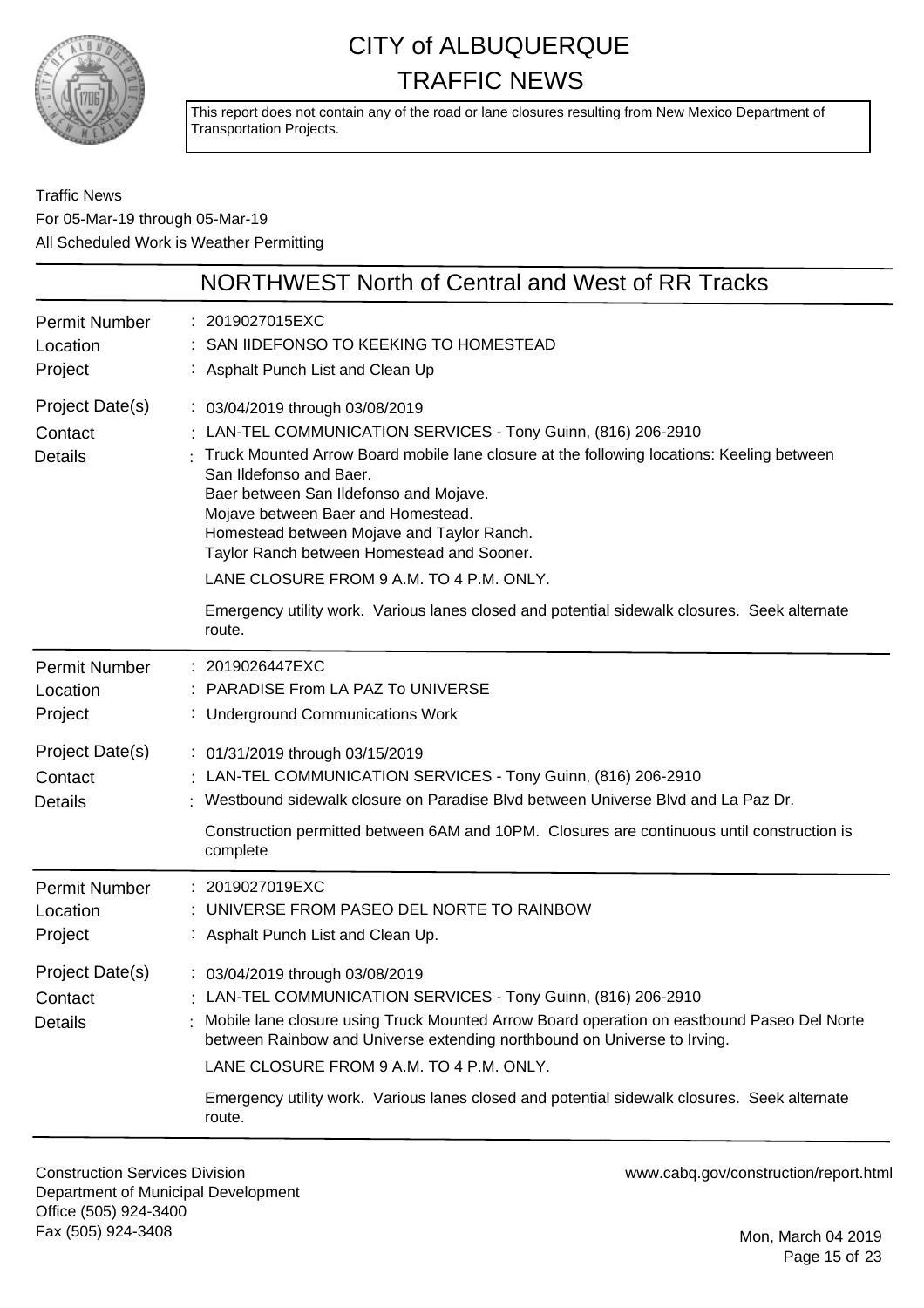

This report does not contain any of the road or lane closures resulting from New Mexico Department of Transportation Projects.

Traffic News For 05-Mar-19 through 05-Mar-19 All Scheduled Work is Weather Permitting

|                                             | NORTHWEST North of Central and West of RR Tracks                                                                                                                                                                                                                                                                                                                                                         |
|---------------------------------------------|----------------------------------------------------------------------------------------------------------------------------------------------------------------------------------------------------------------------------------------------------------------------------------------------------------------------------------------------------------------------------------------------------------|
| <b>Permit Number</b><br>Location<br>Project | : 2019026853EXC<br>RIO GRANDE From CANDELARIA To HEADINGLY<br>: Waterline Relocation                                                                                                                                                                                                                                                                                                                     |
| Project Date(s)<br>Contact<br>Details       | : 02/22/2019 through 04/05/2019<br>: TLC - Angie Gibson, (505) 761-5546<br>Total closure of the intersection of Rio Grande Blvd and Candelaria Rd. Through traffic will be<br>detoured through Indian School Rd, 12th St., and Griegos Rd.<br>Local and pedestrian access will be maintained.<br>Construction permitted between 6AM and 10PM. Closures are continuous until construction is<br>complete  |
| <b>Permit Number</b><br>Location<br>Project | : 2019027016EXC<br><b>RAINBOW AND UNSER NW</b><br>: Asphalt Punch List and Clean Up.                                                                                                                                                                                                                                                                                                                     |
| Project Date(s)<br>Contact<br>Details       | : 03/04/2019 through 03/08/2019<br>: LAN-TEL COMMUNICATION SERVICES - Tony Guinn, (816) 206-2910<br>Truck Mounted Arrow Board Mobile operation on Unser between Molten Rock and Rainbow<br>extending northbound on Rainbow from Unser to Woodmont.<br>LANE CLOSURE FROM 9 A.M. TO 4 P.M. ONLY.<br>Emergency utility work. Various lanes closed and potential sidewalk closures. Seek alternate<br>route. |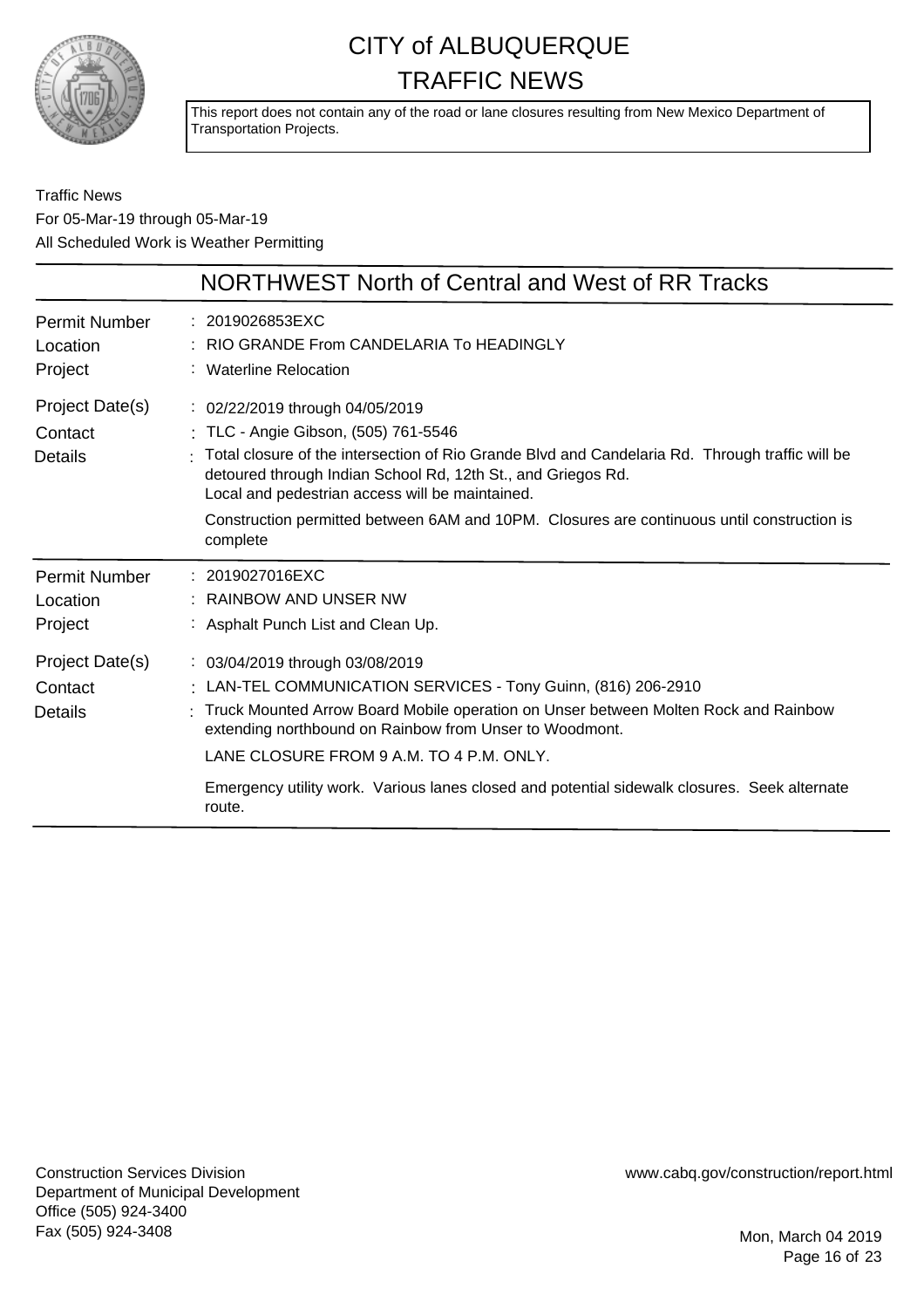

This report does not contain any of the road or lane closures resulting from New Mexico Department of Transportation Projects.

Traffic News For 05-Mar-19 through 05-Mar-19 All Scheduled Work is Weather Permitting

|                                              | SOUTHEAST South of Central and East of RR Tracks                                                                                                                                                                                                                                                   |
|----------------------------------------------|----------------------------------------------------------------------------------------------------------------------------------------------------------------------------------------------------------------------------------------------------------------------------------------------------|
| <b>Permit Number</b><br>Location<br>Project  | : 2019026620EXC<br>: ADAMS at CENTRAL SE<br>Dig Up Intercept Cable Set Box.                                                                                                                                                                                                                        |
| Project Date(s)<br>Contact<br><b>Details</b> | : 02/25/2019 through 03/15/2019<br>: KELLY CABLE- Perri Sanchez, (505) 343-1144<br>Northbound parking lane and sidewalk closure on Adams north of Central.<br>LANE CLOSURE FROM 9 A.M. TO 4 P.M. ONLY.                                                                                             |
| <b>Permit Number</b><br>Location<br>Project  | : 2019026741EXC<br>CENTRAL From ELIZABETH To JUAN TABO<br>: Bore New Fiber to Address - 9:00AM to 4:00PM.                                                                                                                                                                                          |
| Project Date(s)<br>Contact<br><b>Details</b> | : 02/25/2019 through 03/15/2019<br>: KELLY CABLE - James Richardson, (505) 280-4383<br>Eastbound right lane and sidewalk closure on Central between Elizabeth and Juan Tabo. Traffic<br>will be maintained in the center and left lanes.<br>LANE CLOSURE FROM 9 A.M. TO 4 P.M. ONLY.               |
| <b>Permit Number</b><br>Location<br>Project  | : 2019026787EXC<br>: COPPER From QUINCY To MANZANO<br>: Aerial Fiber Construction                                                                                                                                                                                                                  |
| Project Date(s)<br>Contact<br><b>Details</b> | : 02/22/2019 through 03/25/2019<br>: ADB COMPANIES - Bryce Basista, (314) 562-3579<br>Eastbound partial lane and sidewalk closure on Copper Ave between Quincy and Manzano.<br>Northbound parking lane and sidewalk closure on Quincy south of Copper.<br>LANE CLOSURE FROM 7 A.M. to 10 P.M. ONLY |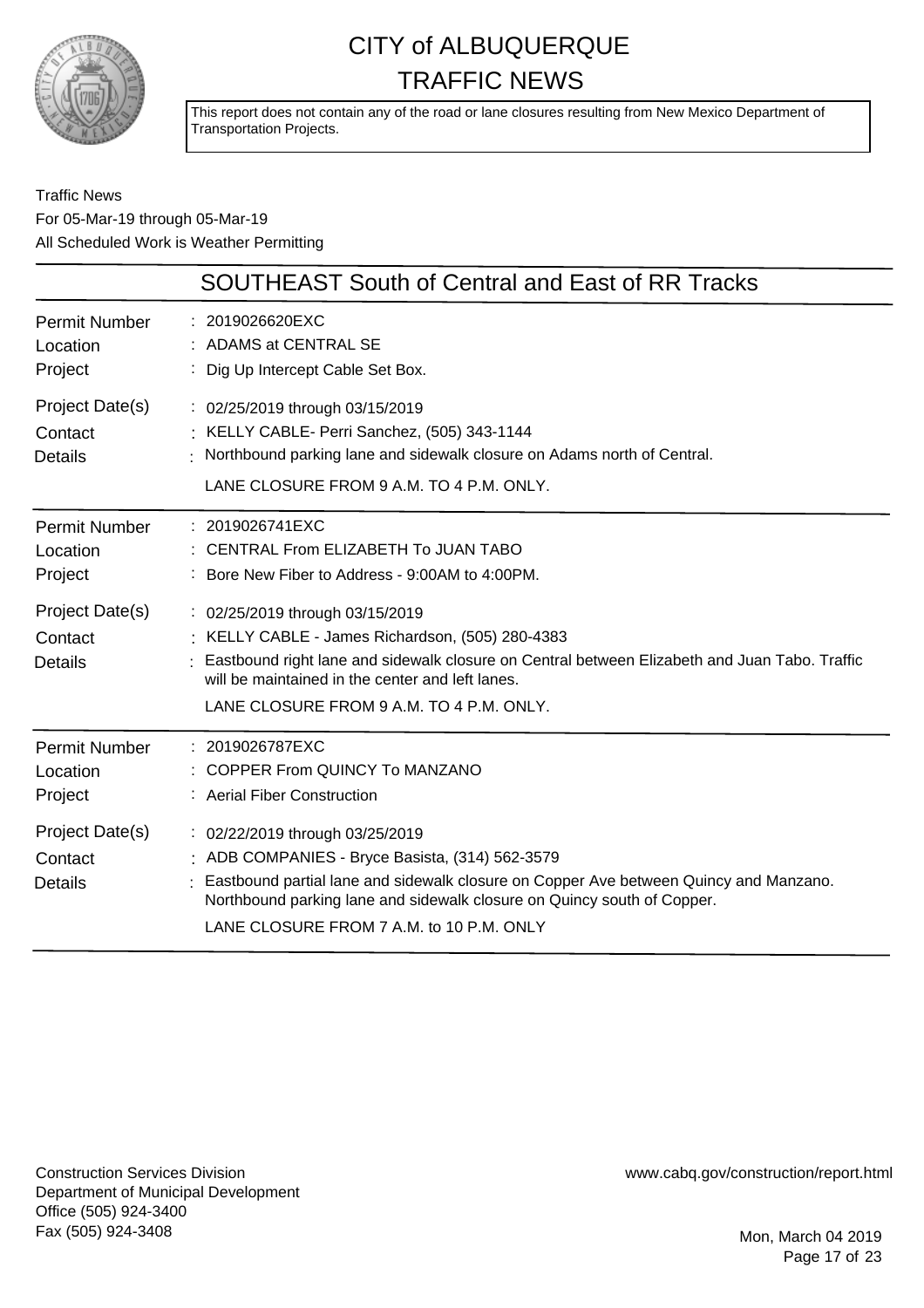

This report does not contain any of the road or lane closures resulting from New Mexico Department of Transportation Projects.

#### Traffic News For 05-Mar-19 through 05-Mar-19 All Scheduled Work is Weather Permitting

|                                              | <b>SOUTHEAST South of Central and East of RR Tracks</b>                                                                                                                                                                                |
|----------------------------------------------|----------------------------------------------------------------------------------------------------------------------------------------------------------------------------------------------------------------------------------------|
| <b>Permit Number</b>                         | 2019026750EXC                                                                                                                                                                                                                          |
| Location                                     | <b>GIBSON From LOUISIANA To GIBSON</b>                                                                                                                                                                                                 |
| Project                                      | Gibson Blvd Reconstruction.                                                                                                                                                                                                            |
| Project Date(s)                              | : 02/17/2019 through 03/16/2019                                                                                                                                                                                                        |
| Contact                                      | FRANKLIN'S EARTHMOVING - Hector Perez, (505) 991-2200                                                                                                                                                                                  |
| <b>Details</b>                               | Total street closure on Gibson east of Louisiana.                                                                                                                                                                                      |
|                                              | Follow detour<br>Construction permitted between 6AM and 10PM. Closures are continuous until construction is<br>complete                                                                                                                |
| <b>Permit Number</b>                         | 2019026822EXC                                                                                                                                                                                                                          |
| Location                                     | <b>GIRARD From KATHRYN To SAN JOAQUIN</b>                                                                                                                                                                                              |
| Project                                      | Main Gas Line Reinforcement - 7AM to 4PM (Open Excavation).                                                                                                                                                                            |
| Project Date(s)                              | : 02/26/2019 through 03/12/2019                                                                                                                                                                                                        |
| Contact                                      | DUB-L-EE - Joseph Montoya, (505) 918-0041                                                                                                                                                                                              |
| <b>Details</b>                               | CONSTRUCTION PERMITTED BETWEEN 7 A.M. AND 7 P.M. ONLY                                                                                                                                                                                  |
|                                              | Contractor must maintain 11' lanes at all times.<br>Northbound right lane, bike lane and sidewalk closure with northbound traffic being maintained<br>in the center of the road on Girard between Kathryn and San Joaquin.             |
| Permit Number                                | 2019026790EXC                                                                                                                                                                                                                          |
| Location                                     | LOMAS From VIRGINIA To WYOMING                                                                                                                                                                                                         |
| Project                                      | : Aerial Fiber Construction                                                                                                                                                                                                            |
| Project Date(s)<br>Contact<br><b>Details</b> | : 02/22/2019 through 03/25/2019<br>ADB COMPANIES - Bryce Basista, (314) 562-3579<br>Eastbound mobile shadow truck operation on Lomas Blvd between Virginia St. and east of<br>Wyoming Bld.<br>LANE CLOSURE FROM 7 A.M. to 10 P.M. ONLY |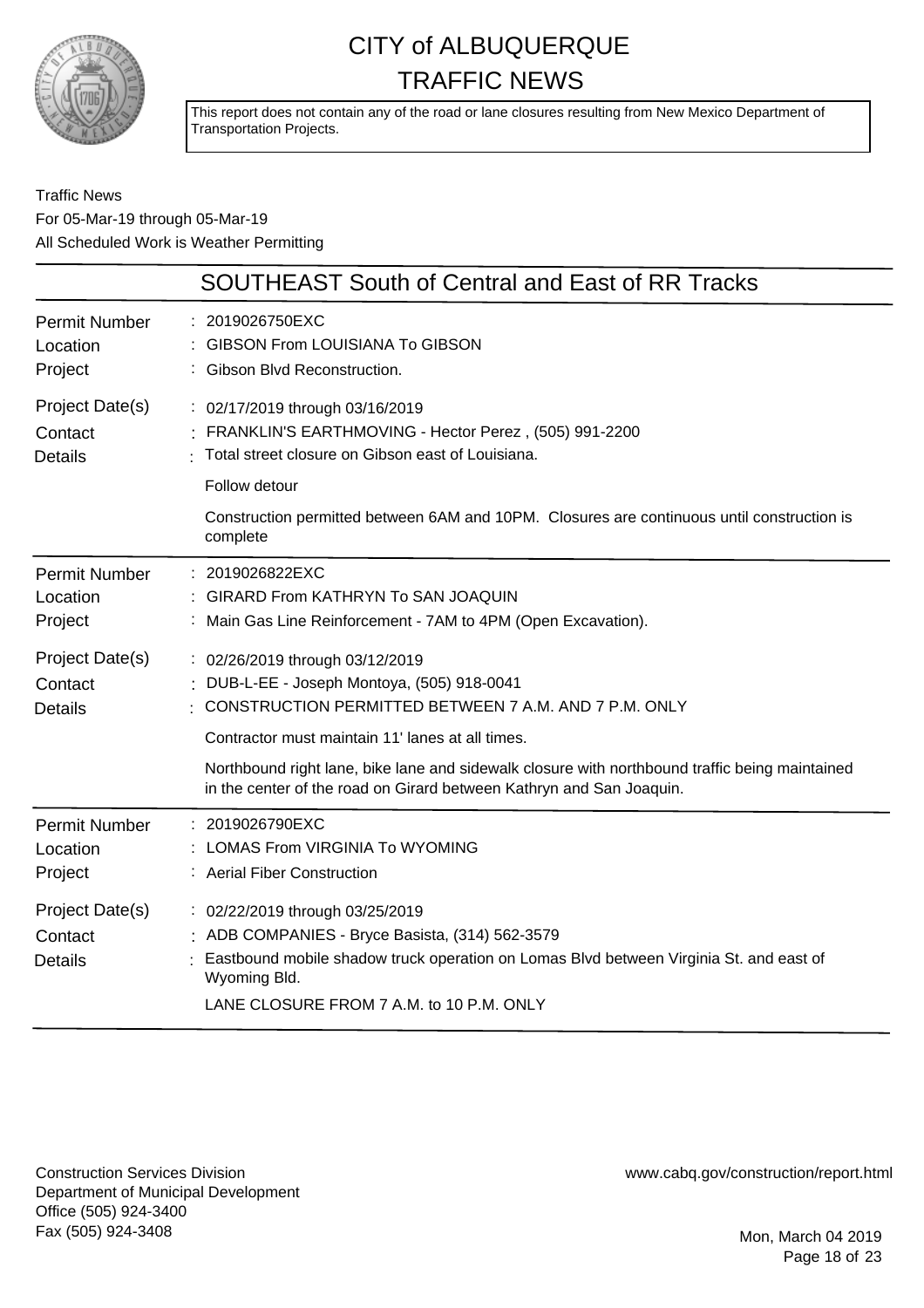

This report does not contain any of the road or lane closures resulting from New Mexico Department of Transportation Projects.

#### Traffic News For 05-Mar-19 through 05-Mar-19 All Scheduled Work is Weather Permitting

| <b>SOUTHEAST South of Central and East of RR Tracks</b>                                                                                                                                                                                                                                                                                                                                                                                                                                                                                                                                                                                                                                                                                                                                                                                                                                                                                                            |
|--------------------------------------------------------------------------------------------------------------------------------------------------------------------------------------------------------------------------------------------------------------------------------------------------------------------------------------------------------------------------------------------------------------------------------------------------------------------------------------------------------------------------------------------------------------------------------------------------------------------------------------------------------------------------------------------------------------------------------------------------------------------------------------------------------------------------------------------------------------------------------------------------------------------------------------------------------------------|
| : 2019026788EXC<br>LOMAS From SHIRLEY To JUAN TABO<br>: Aerial Fiber Construction                                                                                                                                                                                                                                                                                                                                                                                                                                                                                                                                                                                                                                                                                                                                                                                                                                                                                  |
| : 02/22/2019 through 03/25/2019<br>: ADB COMPANIES - Bryce Basista, (314) 562-3579<br>: Westbound mobile shadow truck operation on Lomas Blvd between Juan Tabo Blvd and Shirley<br>St.<br>LANE CLOSURE FROM 7 A.M. to 10 P.M. ONLY                                                                                                                                                                                                                                                                                                                                                                                                                                                                                                                                                                                                                                                                                                                                |
| : 2019026793EXC<br>: LOMAS From MANZANO To ORTIZ<br>: Aerial Fiber Construction                                                                                                                                                                                                                                                                                                                                                                                                                                                                                                                                                                                                                                                                                                                                                                                                                                                                                    |
| : 02/22/2019 through 03/25/2019<br>: ADB COMPANIES - Bryce Basista, (314) 562-3579<br>: Westbound mobile shadow truck operation on Lomas Blvd between Madeira Dr. and Manzano<br>St.<br>LANE CLOSURE FROM 7 A.M. to 10 P.M. ONLY                                                                                                                                                                                                                                                                                                                                                                                                                                                                                                                                                                                                                                                                                                                                   |
| : 2019026571EXC<br>: ALLEY TO LOUISIANA TO CENTRAL To ALCAZAR<br>Directional Bore Install HDPE Conduit.<br>: 02/14/2019 through 03/08/2019<br>: VOLT INC- Danny Padilla, (505) 573-4954<br>Phase 1: Eastbound right lane closure on Central between Louisiana and Alcazar.<br>Phase 2: Northbound right lane and sidewalk closure on Louisiana south of Central.<br>Southbound right lane and sidewalk closure on Louisiana south of Central.<br>Closure on both sides of Louisiana will not be simultaneous.<br>Phase 3: Southbound parking lane and sidewalk closure on Alcazar between Central and Zuni.<br>Phase 4: Alley closure south of Central between Louisiana and Indiana.<br>Phase 5: Closure on Louisiana at its intersection with Central using Truck Mounted Arrow Board<br>Mobile operation.<br>LANE CLOSURE FROM 9 A.M. TO 4 P.M. ONLY.<br>Emergency utility work. Various lanes closed and potential sidewalk closures. Seek alternate<br>route. |
|                                                                                                                                                                                                                                                                                                                                                                                                                                                                                                                                                                                                                                                                                                                                                                                                                                                                                                                                                                    |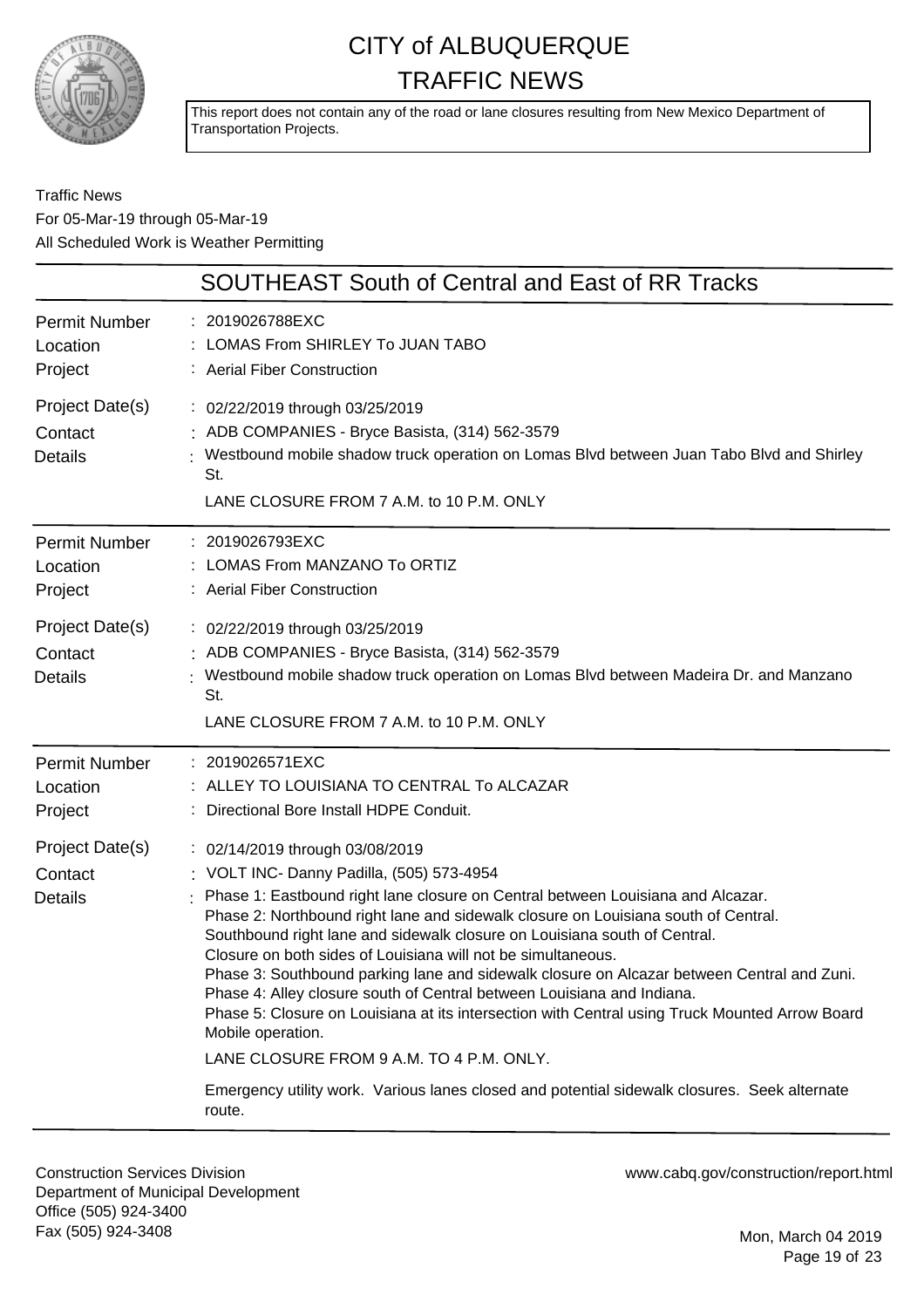

This report does not contain any of the road or lane closures resulting from New Mexico Department of Transportation Projects.

#### Traffic News For 05-Mar-19 through 05-Mar-19 All Scheduled Work is Weather Permitting

|                                              | <b>SOUTHEAST South of Central and East of RR Tracks</b>                                                                                                                                                                                                                                               |
|----------------------------------------------|-------------------------------------------------------------------------------------------------------------------------------------------------------------------------------------------------------------------------------------------------------------------------------------------------------|
| <b>Permit Number</b><br>Location<br>Project  | : 2019026955EXC<br>MENAUL From WOODLAND To LESTER<br>: MH Ring and Cover Replacement.                                                                                                                                                                                                                 |
| Project Date(s)<br>Contact<br><b>Details</b> | : 03/01/2019 through 03/08/2019<br>: TLC - Daniel Gonzales, (505) 362-6690<br>: Westbound left lane closure on North frontage road on Menual between Morris and Elizabeth.<br>Southbound left turn lane closure on Morris north of Menaul.<br>LANE CLOSURE FROM 9 A.M. TO 4 P.M. ONLY.                |
| <b>Permit Number</b><br>Location<br>Project  | : 2019026629EXC<br>TRUMBULL From LOUISIANA To PENNSYLVANIA<br>: Remove and Replace Curb, Sidewalk and Drivepads & Mill & Overlay.                                                                                                                                                                     |
| Project Date(s)<br>Contact<br><b>Details</b> | : 02/11/2019 through 03/29/2019<br>: CORNERSTONE CUSTOM HOMES (Contractors) - Eloy Nevarez, (505) 385-7531<br>Total street closure on Trumbull between Louisiana and Pennsylvania.<br>All side streets intersecting Trumbull will be closed.<br>CONSTRUCTION PERMITTED BETWEEN 7 A.M. AND 7 P.M. ONLY |
| <b>Permit Number</b><br>Location<br>Project  | : 2018025948EXC<br>: WYOMING From TRUMBULL To GRAND<br>: Landscape Installation for COA Prototype Median Project.                                                                                                                                                                                     |
| Project Date(s)<br>Contact<br><b>Details</b> | : 01/07/2019 through 03/15/2019<br>: LEE LANDSCAPES - Lee Scott, (505) 822-8722<br>Northbound and Southbound left lane closures on Wyoming between Grand and Zuni. Traffic in<br>both directions will be maintained in the center and right lanes.<br>LANE CLOSURE FROM 9 A.M. TO 4 P.M. ONLY.        |
|                                              | From 2/4-2/15 - Southbound left lane and left turn lane closure on Wyoming between Grand and<br>Central.<br>Northbound right lane and sidewalk on Wyoming between Chico and Domingo.                                                                                                                  |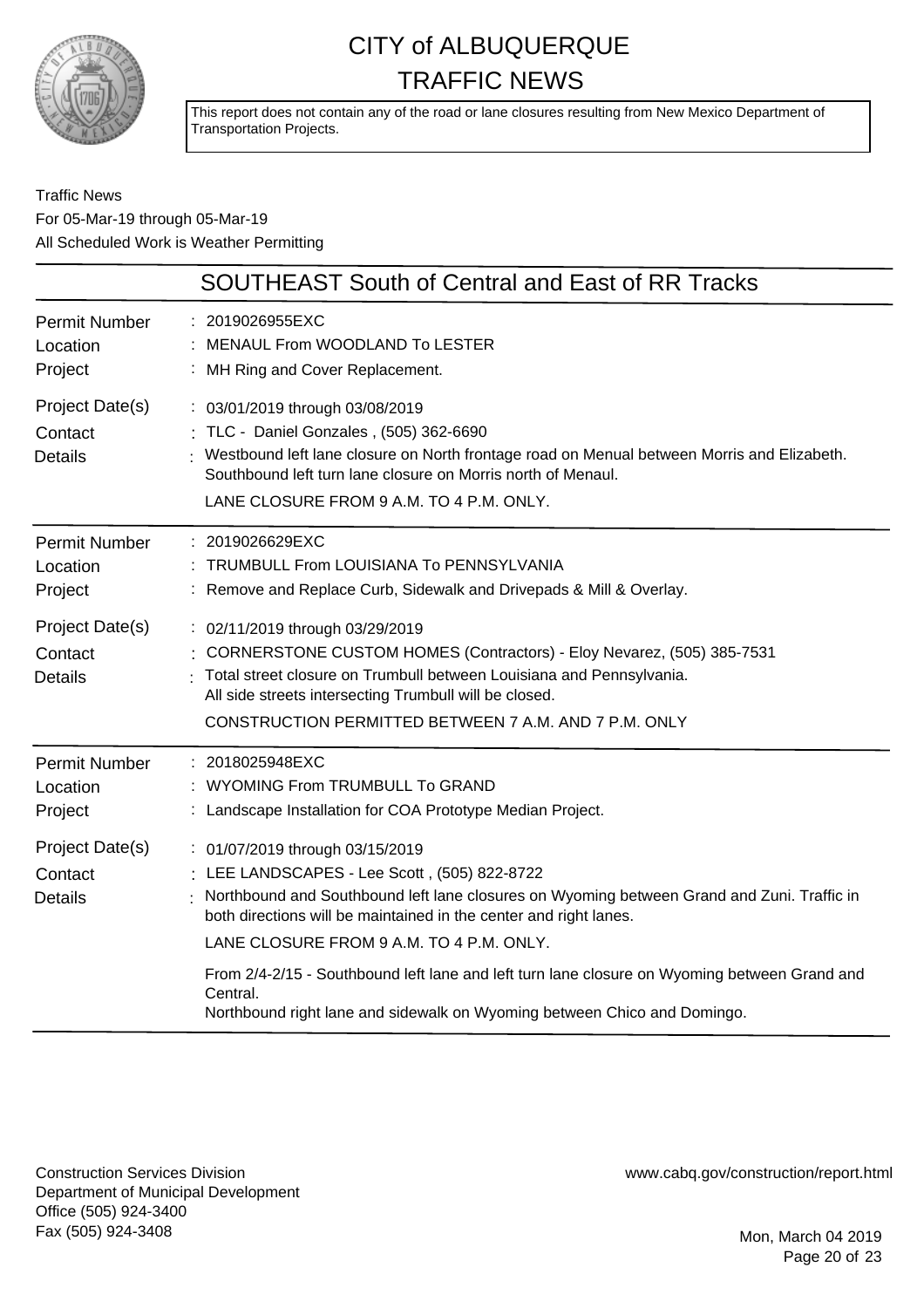

This report does not contain any of the road or lane closures resulting from New Mexico Department of Transportation Projects.

Traffic News For 05-Mar-19 through 05-Mar-19 All Scheduled Work is Weather Permitting

|                      | <b>SOUTHEAST South of Central and East of RR Tracks</b>                                                 |
|----------------------|---------------------------------------------------------------------------------------------------------|
| <b>Permit Number</b> | : 2019026919EXC                                                                                         |
| Location             | $: 2801$ YALE BLVD SE                                                                                   |
| Project              | : Bore to place Fiber to Building at address.                                                           |
| Project Date(s)      | : 03/04/2019 through 03/08/2019                                                                         |
| Contact              | : KELLY CABLE - Dale Lester, (505) 343-1144                                                             |
| <b>Details</b>       | : Phase 1: Northbound right lane and sidewalk closure on Yale at its intersection with Sunport<br>Loop. |
|                      | Phase 2: Southbound right lane and sidewalk closure on Yale south of Sunport Ct.                        |
|                      | Traffic will be maintained in the left lane in both directions.                                         |
|                      | Closure per phase will not be simultaneous.                                                             |
|                      | LANE CLOSURE FROM 9 A.M. TO 4 P.M. ONLY.                                                                |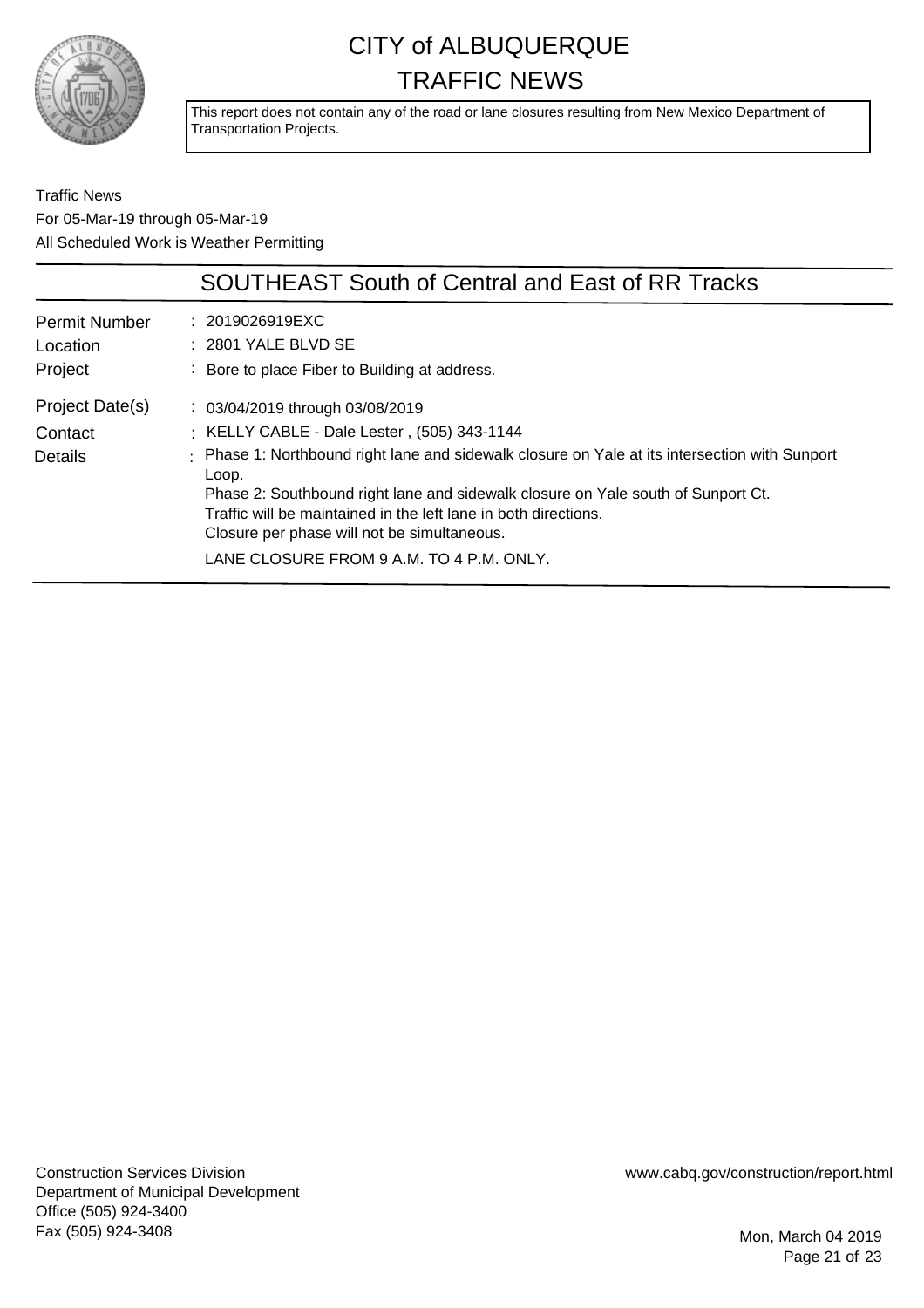

This report does not contain any of the road or lane closures resulting from New Mexico Department of Transportation Projects.

Traffic News For 05-Mar-19 through 05-Mar-19 All Scheduled Work is Weather Permitting

|                                              | SOUTHWEST South of Central and West of RR Tracks                                                                                                                                                                                                                                                                                                                                                                                    |
|----------------------------------------------|-------------------------------------------------------------------------------------------------------------------------------------------------------------------------------------------------------------------------------------------------------------------------------------------------------------------------------------------------------------------------------------------------------------------------------------|
| <b>Permit Number</b><br>Location<br>Project  | : 2019026826EXC<br>: ALLEY AT 500 2ND STREET SW<br>DIRECTIONAL BORE / DRILL.                                                                                                                                                                                                                                                                                                                                                        |
| Project Date(s)<br>Contact<br><b>Details</b> | : 02/27/2019 through 03/06/2019<br>MEGACOMM - AMBERLY Encinias, (505) 615-0114<br>Phase 1: Northbound parking lane and sidewalk closure on 3rd St between Lead and Coal.<br>Phase 2: Alley closure between 2nd St. and 3rd St. south of Coal.<br>Phase 3: Southbound right lane closure with southbound traffic being maintained in the center<br>of the road on 2nd St. south of Coal.<br>LANE CLOSURE FROM 9 A.M. TO 4 P.M. ONLY. |
| <b>Permit Number</b><br>Location<br>Project  | : 2019027011EXC<br>1112 8TH ST SW<br>Repair Emergency Gas Leak- Service will be Retired.                                                                                                                                                                                                                                                                                                                                            |
| Project Date(s)<br>Contact<br><b>Details</b> | : 03/04/2019 through 03/08/2019<br>: NM GAS- Rebecca Krajicek, (505) 697-3127                                                                                                                                                                                                                                                                                                                                                       |
| <b>Permit Number</b><br>Location<br>Project  | : 2019027007EXC<br>CENTRAL From SAN PASQUALE To CENTRAL<br>: Access to man hole in left turn lane in intersection.                                                                                                                                                                                                                                                                                                                  |
| Project Date(s)<br>Contact<br><b>Details</b> | : 03/05/2019 through 03/06/2019<br>: CENTURY LINK- Zack Hightower/James Woloscuk, (505) 264-4537<br>Westbound left lane closure on Central east and west of San Pasquale. Traffic will be<br>maintained in the right lane.<br>Westbound left lane closure on Lomas east of San Pasquale. Traffic will be maintained in the<br>right lane.<br>LANE CLOSURE FROM 8 P.M. TO 6 A.M. ONLY                                                |